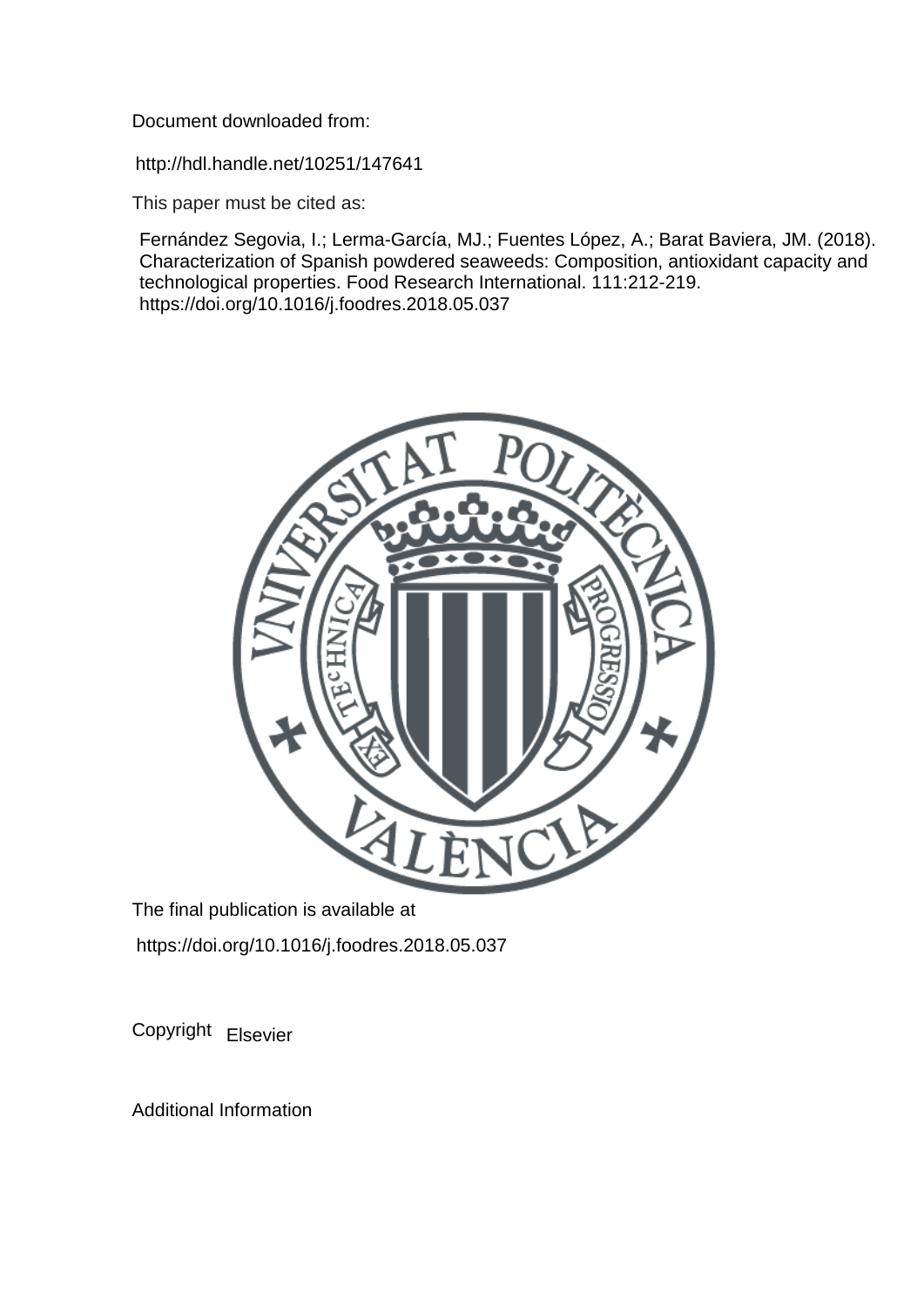# **Characterization of Spanish powdered seaweeds: composition,**

- **antioxidant capacity and technological properties**
- 3 Isabel Fernández-Segovia<sup>\*</sup>, María Jesús Lerma-García, Ana Fuentes, Jose M. Barat
- *Departamento de Tecnología de Alimentos. Universitat Politècnica de València,*
- *Camino de Vera s/n, 46022 Valencia, Spain*

 \* Corresponding author.

*E-mail address*: isferse1@tal.upv.es (I. Fernández-Segovia).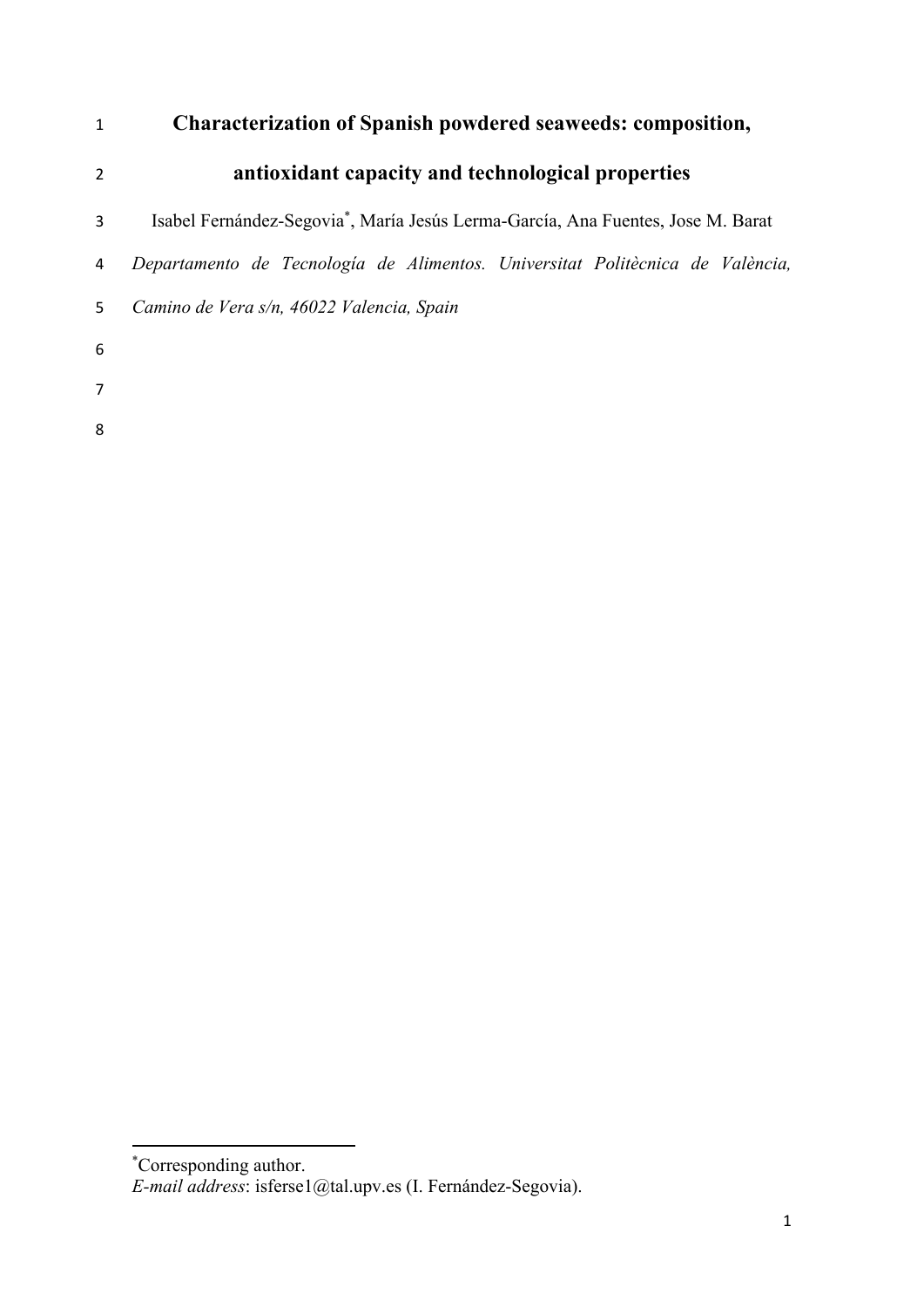#### **ABSTRACT**

 This work aimed to characterise four seaweed species: nori (*Phorphyra*), kombu (*Laminaria*), wakame (*Undaria*) and sea spaghetti (*Himanthalia elongata*). Their nutritional composition, total phenolic compounds (TPC), antioxidant capacity, oil and water holding capacity (OHC and WHC), and swelling capacity (SC) were determined. Wakame and nori exhibited the highest proteins contents, rich in essential amino acids and in those related to umami flavour. All the samples had a low lipid content and high ash content values. High fibre levels were observed, especially in kombu. The TPC content and antioxidant capacity of sea spaghetti was significantly higher than in the other samples. The OHC, WHC and SC of the seaweeds demonstrated their potential influence on texture of food products. The incorporation of these seaweeds into different foodstuffs could entail an improvement of the nutritional quality and texture properties, and could also reduce the use of Na and synthetic additives.

- 
- 
- 
- 

 *Keywords:* nutritional composition; total phenolic compounds; antioxidant capacity; physico-chemical properties; seaweeds.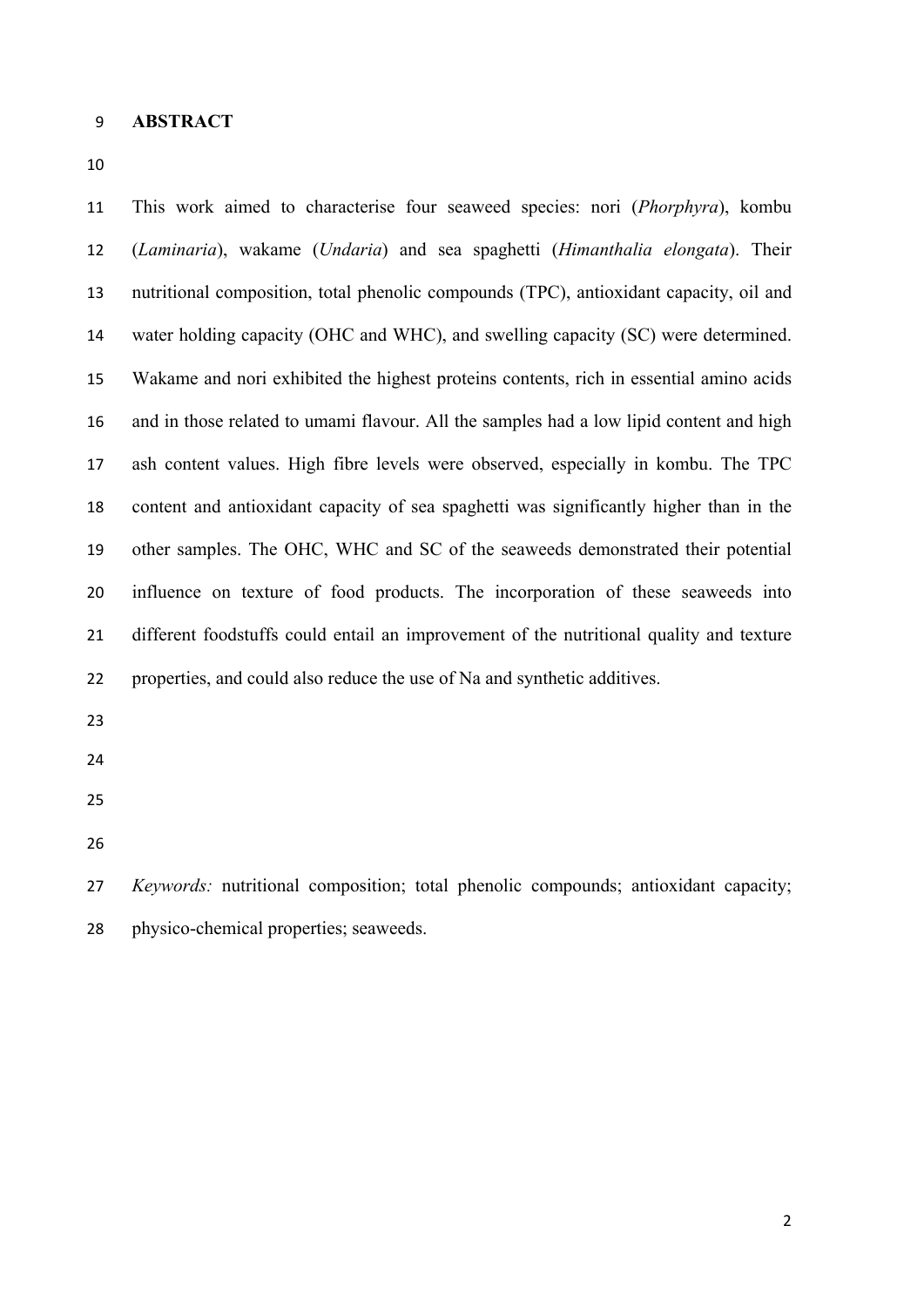Seaweeds have been widely consumed in oriental cultures since ancient times. Japan, China or Korea have used seaweeds to prepare many food types. Coastal dwellers in countries such as Indonesia or Malaysia have also consumed seaweeds as an easily available resource. On the contrary in western countries, consumption of this sea vegetable has never been typical. However in recent decades, a growing interest in incorporating seaweeds into diet by non-traditional consumers of this product has been observed (FAO, 2003). This fact has been favoured by the current context of globalization, migration and multiculturalism, together with the current consumer trends, since people seek natural products with a high nutritional value (Astorga- España, Rodríguez-Galdón, Rodríguez-Rodríguez, & Díaz-Romero, 2016; Rupérez, 2002). In Spain, the introduction of seaweeds for culinary use has been limited, but in the last few years new food products with seaweeds have been developed and can be found in supermarkets. In addition, fresh seaweeds, either dehydrated or powdered, among other presentations can be found on the market.

 Nori (*Phorphyra*), kombu (*Laminaria*) and wakame (*Undaria*) seaweeds are widely consumed, and the consumption of sea spaghetti (*Himanthalia elongata*) is also important in Europe. Some studies have indicated that including seaweeds in diets has potential benefits for both health status (digestive health, weight management) and chronic diseases, such as cancer or diabetes, among others (Brown et al., 2014; Cao, Wang, Wang, & Ximing, 2016).

 Dry seaweeds are rich in proteins, minerals, fibre, phenolic compounds, and are low in fat with polyunsaturated fatty acids; however, the chemical composition of algae varies depending on species, geographic situation, season of harvest or environmental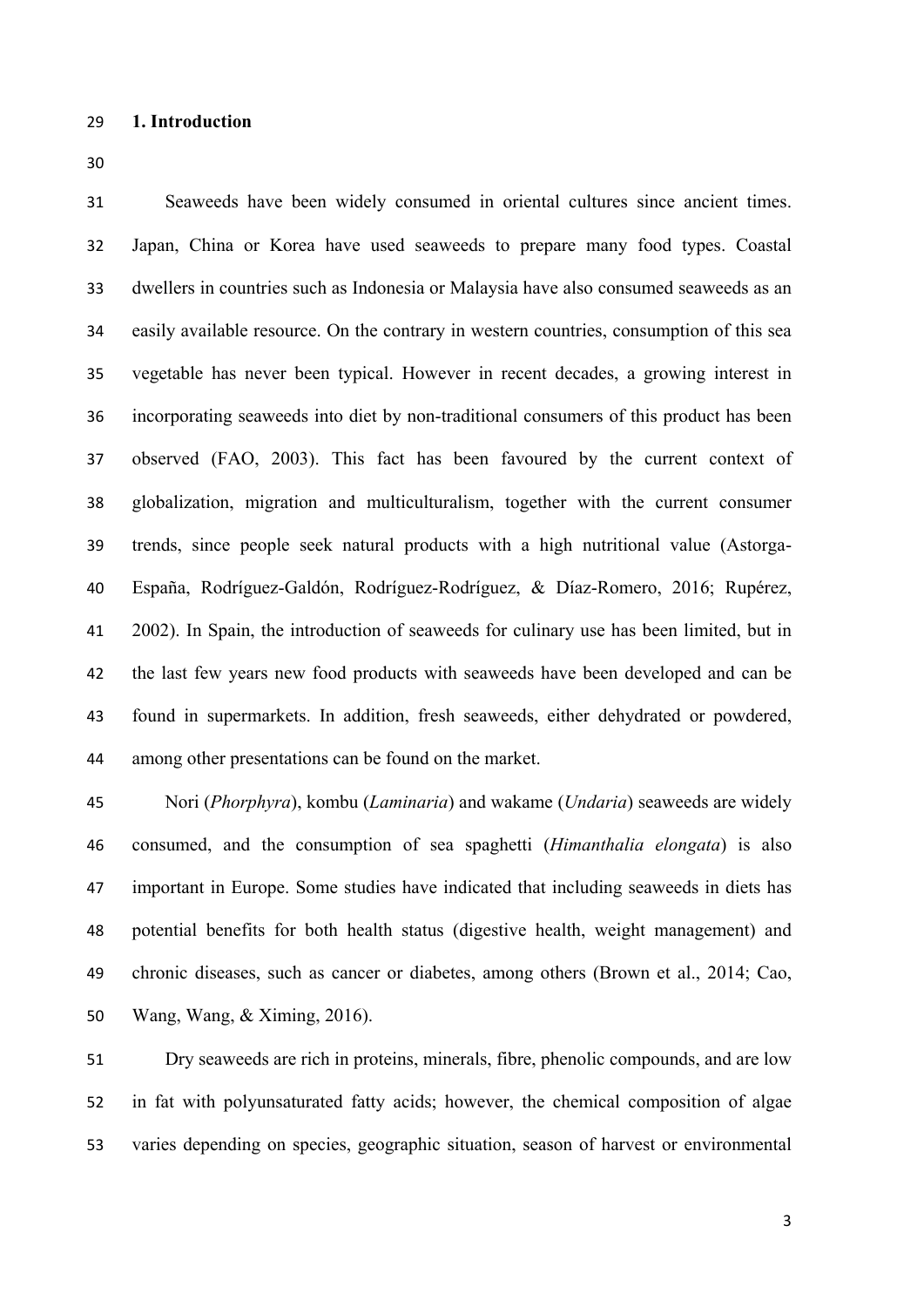conditions (Gómez-Ordóñez, Jiménez-Escrig, & Rupérez, 2010; Silva-Marinho, Angelidaki, & Holdt, 2016). In addition, the manufacturing process could influence the chemical composition of marine algae (Mišurcová, Buňka, Vávra-Ambrožová, Machů, Samek, & Kráčmara, 2014). The aim of this work was to characterise seaweeds nori, kombu, wakame and sea spaghetti by evaluating their composition, total phenolic content, antioxidant capacity and technological properties, to assess if its incorporation in food products would improve the nutritional value or bring technological advantages.

- **2. Materials and methods**
- 

*2.1. Raw material* 

 Dehydrated and powdered seaweeds from the Atlantic coastal region of Galicia, Spain, were used as raw material. According to the supplier specifications, the powdered product is obtained by a process called micro explosion, which avoids friction maintaining all of its nutritional properties and aroma. Four seaweed types (nori (*Porphyra spp.*) as red seaweed and wakame (*Undaria pinnatifida*), kombu (*Laminaria ochroleuca*) and sea spaghetti (*Himanthalia elongata*) as brown seaweeds) were provided by the company Porto-Muiños (Cerceda, La Coruña, Spain). All the samples were analysed to determine nutritional composition, total phenolic compounds (TPC), antioxidant capacity, as well as oil holding capacity (OHC), water holding capacity (WHC) and swelling capacity (SC).

*2.2. Nutritional composition*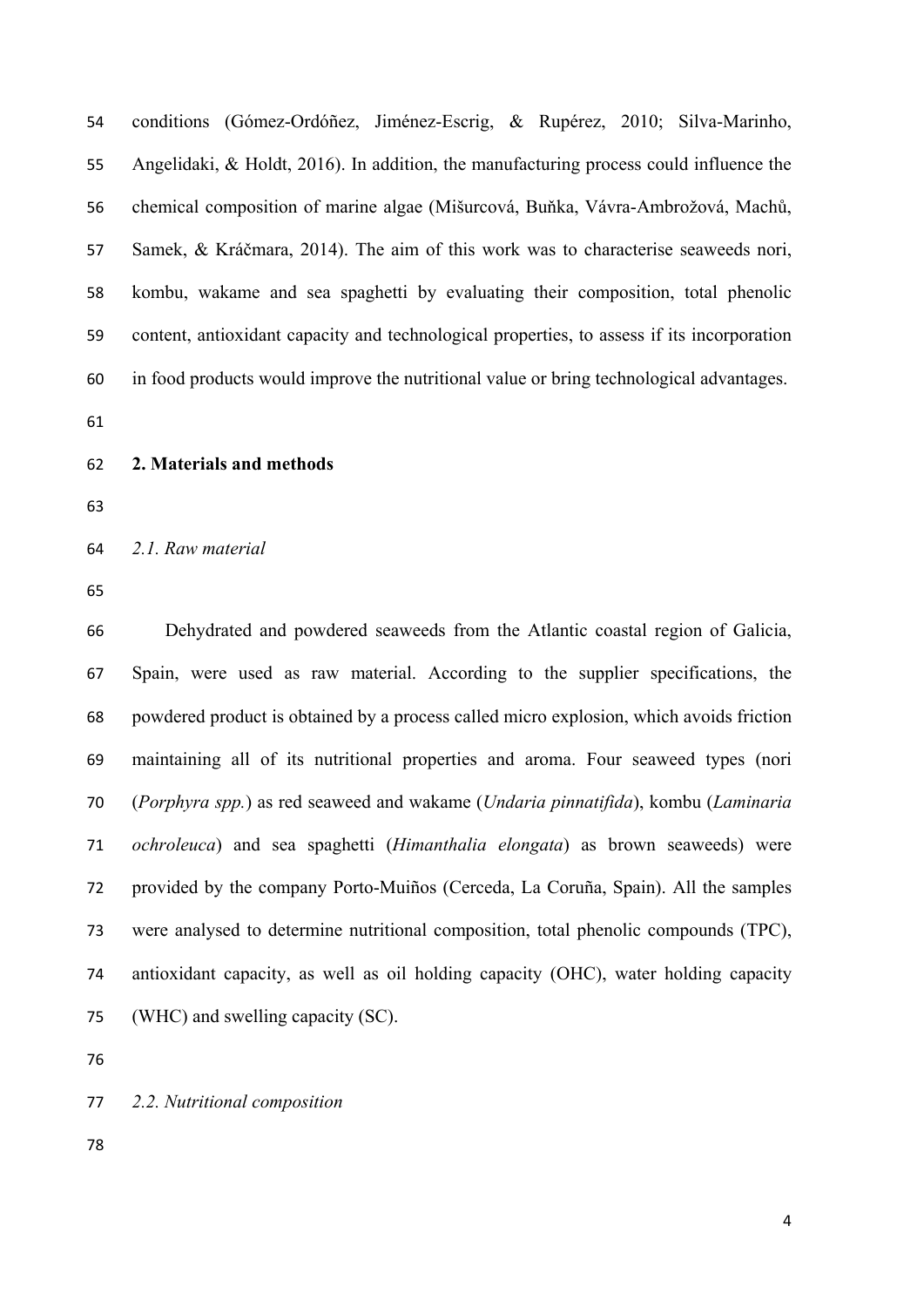Contents of lipids, proteins, ashes, dietary fibre, amino acids, cations (sodium, potassium, calcium and magnesium) and chloride anion were determined. All the 81 analyses were carried out in triplicate  $(n=3)$ .

# *2.2.1. Analysis of lipid, protein and ash contents*

 Lipid, protein and ash contents were assayed by AOAC Official Methods 991.36, 928.08, and 920.153, respectively (AOAC, 1997). Lipid content was determined by Soxhlet extraction using petroleum ether. Proteins of samples were quantified by the Kjeldahl method using a factor of 6.25 to convert total nitrogen into protein (Peinado, Girón, Koutsidis, & Ames, 2014). A furnace was used at 550ºC to determine the ash content of the samples.

#### *2.2.2. Dietary fibre*

 Total dietary fibre (TDF) was analysed according to gravimetric-enzymatic method 991.43 given by AOAC (1997), with some minor modifications. A fibre assay kit was 94 used (TDF100A-1KT, Sigma-Aldrich Co, Steinhem, Germany), which contains  $\alpha$ - amylase heat-stable, amyloglucosidase, celite and protease. TDF was quantified by weighing 1.000 g of sample that was suspended in 40 mL of MES (2(N-morpholino) ethanesulfonic acid)/TRIS (tris(hydroxymethyl)aminomethane) buffer adjusting pH at 8.2 and gently shaking. Afterwards 50 µL of α-amylase heat-stable were added and incubated at 95ºC for 15 min in a water bath, shaking every 3 min. Then incubation with 100 µL of protease solution (40 mg of protease in 800 µL of MES/TRIS buffer) at 60ºC for 30 min with continuous shaking was carried out. A volume of 5 mL of hydrochloric acid 0.561 N was added and pH was adjusted at 4.5 with sodium hydroxide 1 N, 103 followed by the addition of 300  $\mu$ L of amyloglucosidase and incubation at 60°C for 30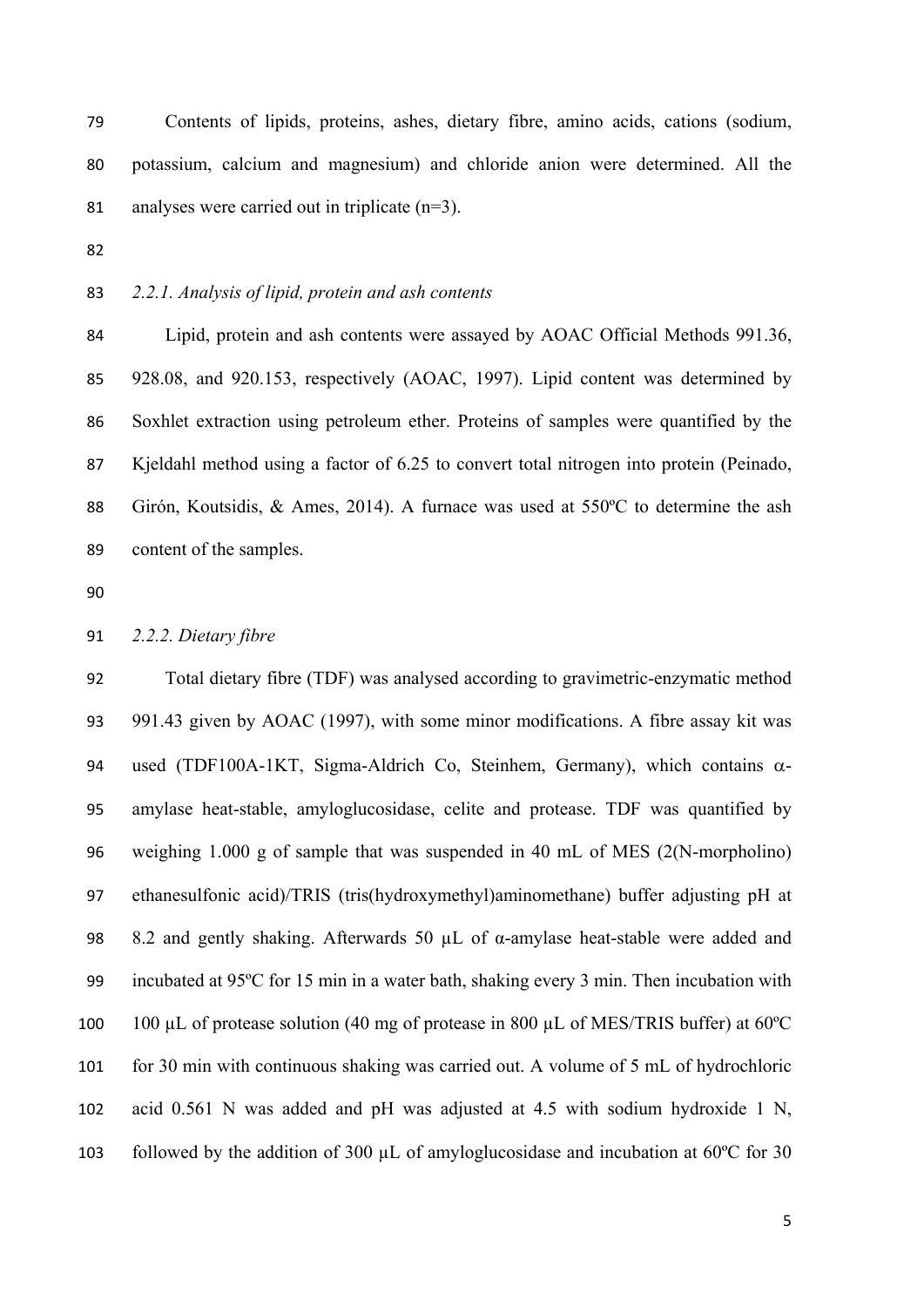min with continuous shaking. Next 225 mL of 96% ethanol, pre-heated at 60ºC, was added and allowed to stand for 1 h at ambient temperature to enable the soluble fibre to precipitate. The digested mixture was vacuum-filtered in the Fibertec 1023 E equipment (Foss System, Hilleroed, Denmark) and the residue was washed twice with 15 mL of 78% ethanol and twice with 15 mL of 96% ethanol, and was dried at 103ºC overnight 109 and weighed (weight of TDF + protein + ash). One residue from the sample was analysed for protein content and another residue from the same sample was analysed for ash content by the above-described methods (Section *2.2.1*). TDF contents were calculated by subtracting protein and ash contents.

### *2.2.3. Analysis of Na, K, Ca and Mg contents*

 The analysis was carried out by ionic exchange chromatography. The ashes obtained by the method described in Section 2.2.1 were dissolved with nitric acid 2 mM in a 10-mL volumetric flask. Afterwards, a dilution of 1:100 was made. This solution was filtered and analysed using an ion exchange column (Metrosep C2, 250/4.0, Methrom®, Herisau, Switzerland) in PC-controlled Compact IC 761 equipment (Methrom®, Herisau, Switzerland) with the following parts: built-in double piston pump, electrically operated injection valve and a temperature-stabilised high performance conductivity detector. The mobile phase was tartaric acid 4 mM and 123 dipicolinic acid 0.75 mM at a rate of 1.0 mL min<sup>-1</sup>. Separation was monitored using a 124 conductivity detector and data were processed with the IC Net 2.3 software (Methrom®) Ltd., Herisau, Switzerland). The identification and quantification of each cation was performed using standard sodim (Na), potassium (K), calcium (Ca) and magnesium (Mg) solutions (Sigma-Aldrich Co, Steinhem, Germany), as described in Section 2.2.5.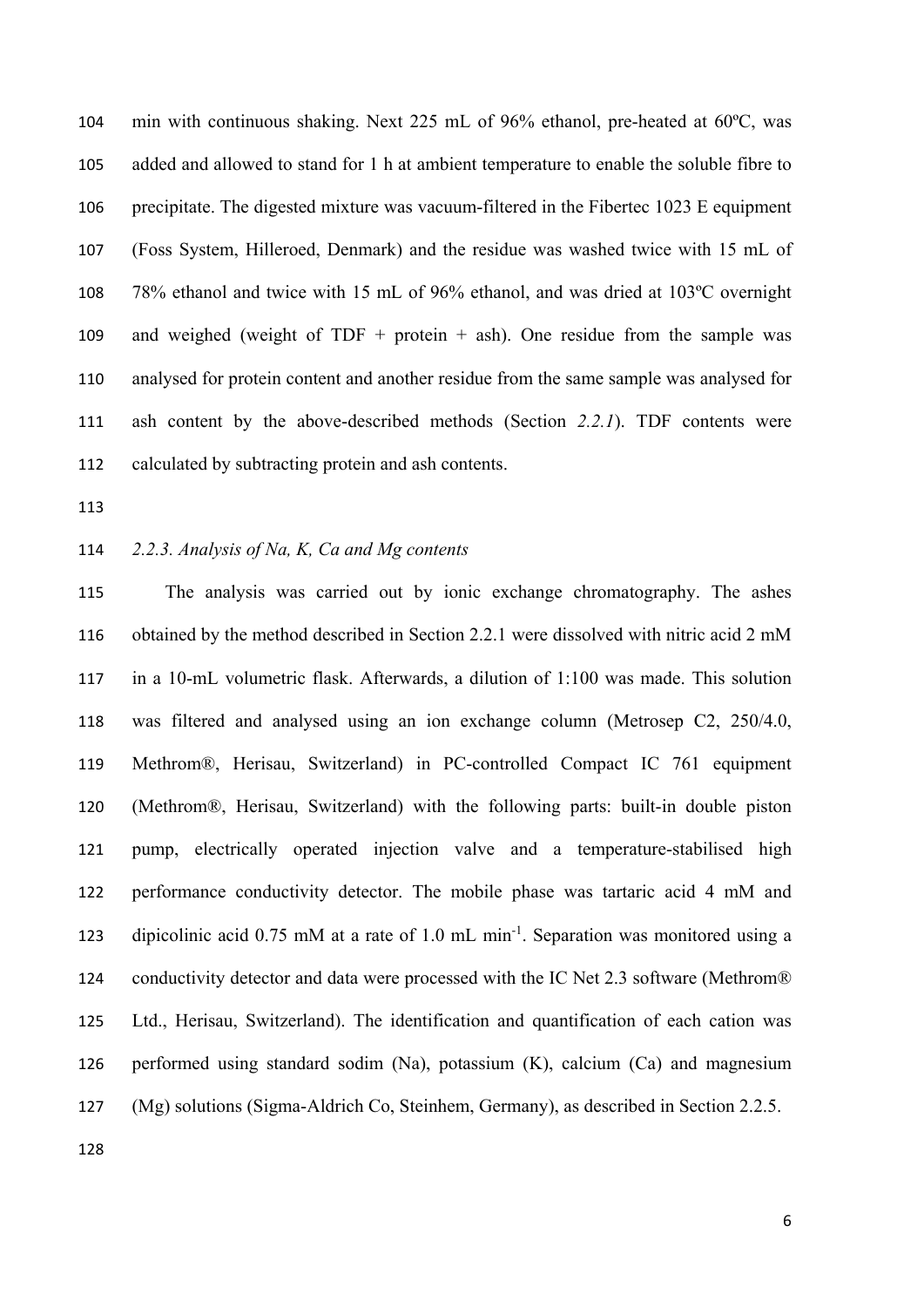#### *2.2.4. Analysis of chloride content*

 Chloride (Cl) content was determined in accordance with the procedure described by Fuentes, Fernández-Segovia, Serra, and Barat (2010) after sample homogenisation in distilled water in an automatic Sherwood Chloride Analyser, Model 926 (Sherwood Scientific Ltd., Cambridge, UK).

#### *2.2.5. Analysis of total amino acids*

 This analysis was performed by HPLC with a UV detector and pre-column derivatization. For amino acid extraction, acidic hydrolysis was conducted according to the method proposed in Commission Regulation (EC) No. 152/2009 (European Commission, 2009), with some minor modifications. A total of 0.1000 g of powdered seaweed was placed in a screw-capped tube and 1 mL of hydrochloric acid 6 N was added. Tubes were heated in a water bath at 100ºC with the screw cap over the tube without closing to avoid explosion. After 1 h, tubes were closed with caps and put in an oven at 110ºC for 23 h. When the hydrolysis had finished, tube caps were opened and the hydrolyzed samples were cooled in an ice-water bath. Then 1 mL of the hydrochloric acid 0.1 N:ethanol mixture (1:1, v:v) was added and filtered. The supernatant was derivatised according to the method described by Concha-Herrera, Lerma-García, Herrero-Martínez, and Simó-Alfonso (2010). The derivatisation reagent 148 consisted of a solution of ortho-phthalaldehyde (OPA)  $1.25 \times 10^{-2}$  M and N-149 acetylcysteine (NAC)  $2.5 \times 10^{-2}$  M buffered with 1 M boric acid at pH 9.5. This reagent was protected from light, stored in a refrigerator and weekly renewed. Aliquots of 25  $\mu$ L of the hydrolysates were mixed with 25  $\mu$ L of sodium hydroxide 10 N, followed by the addition of 1 mL of derivatization reagent. The solution with the derivatised amino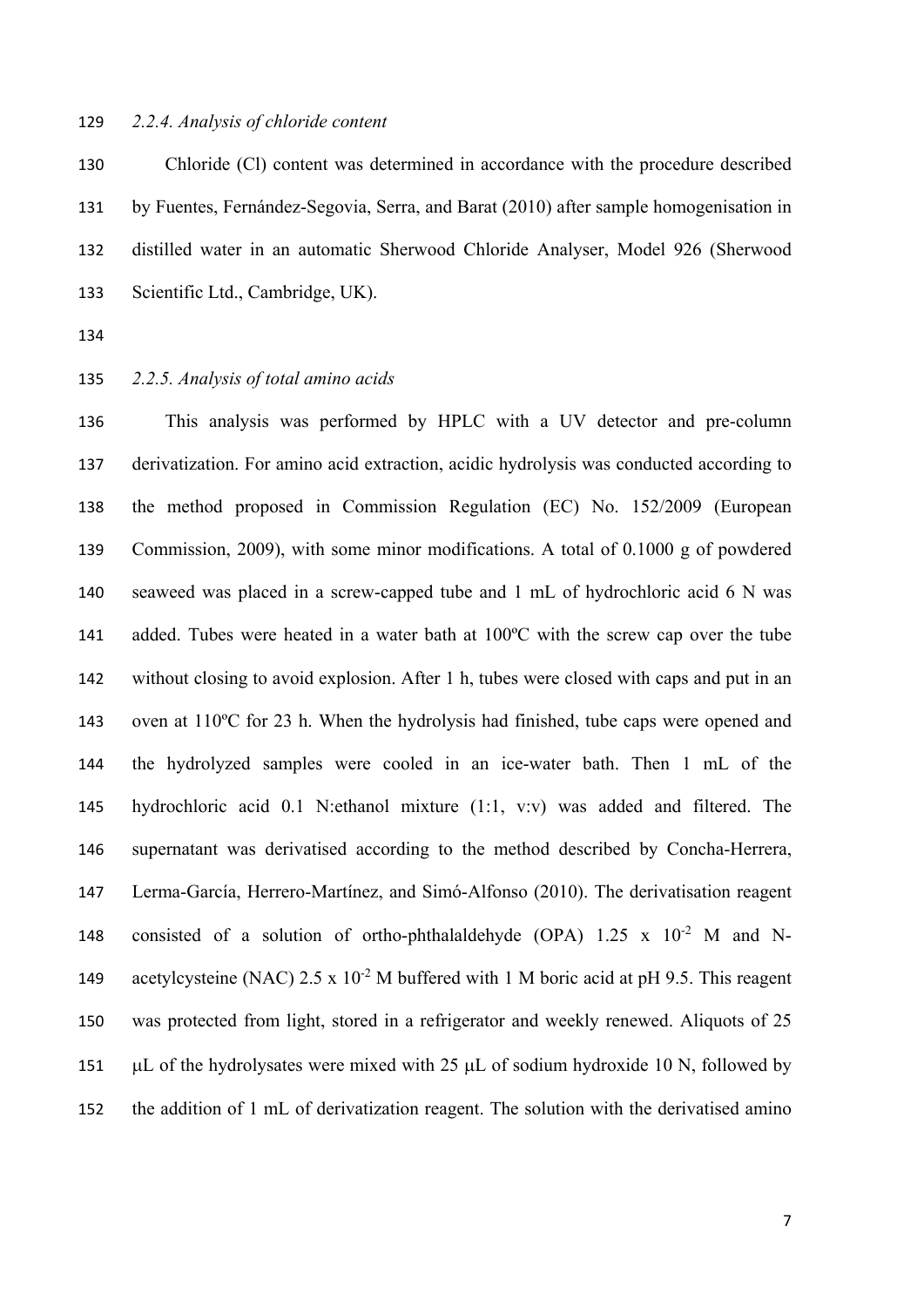153 acids was filtered through a 0.45-um nylon filter membrane (Waters, Mildford, MA, USA).

 Data were collected, stored and analysed using the EZChrom Elite software (Agilent Technologies, Palo Alto, CA, USA). Separations were achieved on a reverse-157 phase Kromaphase C18 (4.6 x 150 mm, 5 µm particle size) (Scharlab, Barcelona, Spain). A guard column containing the same C18 packing as above was placed in front of the analytical column to protect it from contamination.

 The solvent system consisted of two eluents: 5 mM citric acid in water adjusted to pH 6.5 with sodium hydroxide (mobile phase A); acetonitrile (mobile phase B). The 162 mobile phases were always filtered through a  $0.45$ - $\mu$ m nylon 4700 membrane (Waters, 163 Mildford, MA, USA). The mobile phase flow was  $1 \text{ mL min}^{-1}$  and the used gradient was adapted from the conditions described by Concha-Herrera et al. (2010) (mobile phase A: 95% at time 0, 70% at 30 min, 50% at 35 min and 95% from min 37 until min 45). 166 The injection volume was 20  $\mu$ L. Chromatograms were monitored at a wavelength of 335 nm. Amino acid identification was carried out by comparing the retention times of unknowns with authentic compounds (alanine (Ala), arginine (Arg), aspartic acid (Asp), glutamic acid (Glu), glycine (Gly), histidine (His), isoleucine (Ile), leucine (Leu), lysine (Lys), phenylalanine (Phe), serine (Ser), threonine (Thr), tyrosine (Tyr) and valine (Val) from Sigma-Aldrich Co, Steinhem, Germany) run under the same conditions and by standard addition or "spiking" with standard solutions of 25 mg/L. Amino acid standard solutions were prepared and derivatised following the same procedure described for the samples. Quantification was undertaken using calibration curves of the peak area *vs.* concentration.

#### *2.3. Total phenolic compounds and antioxidant capacity*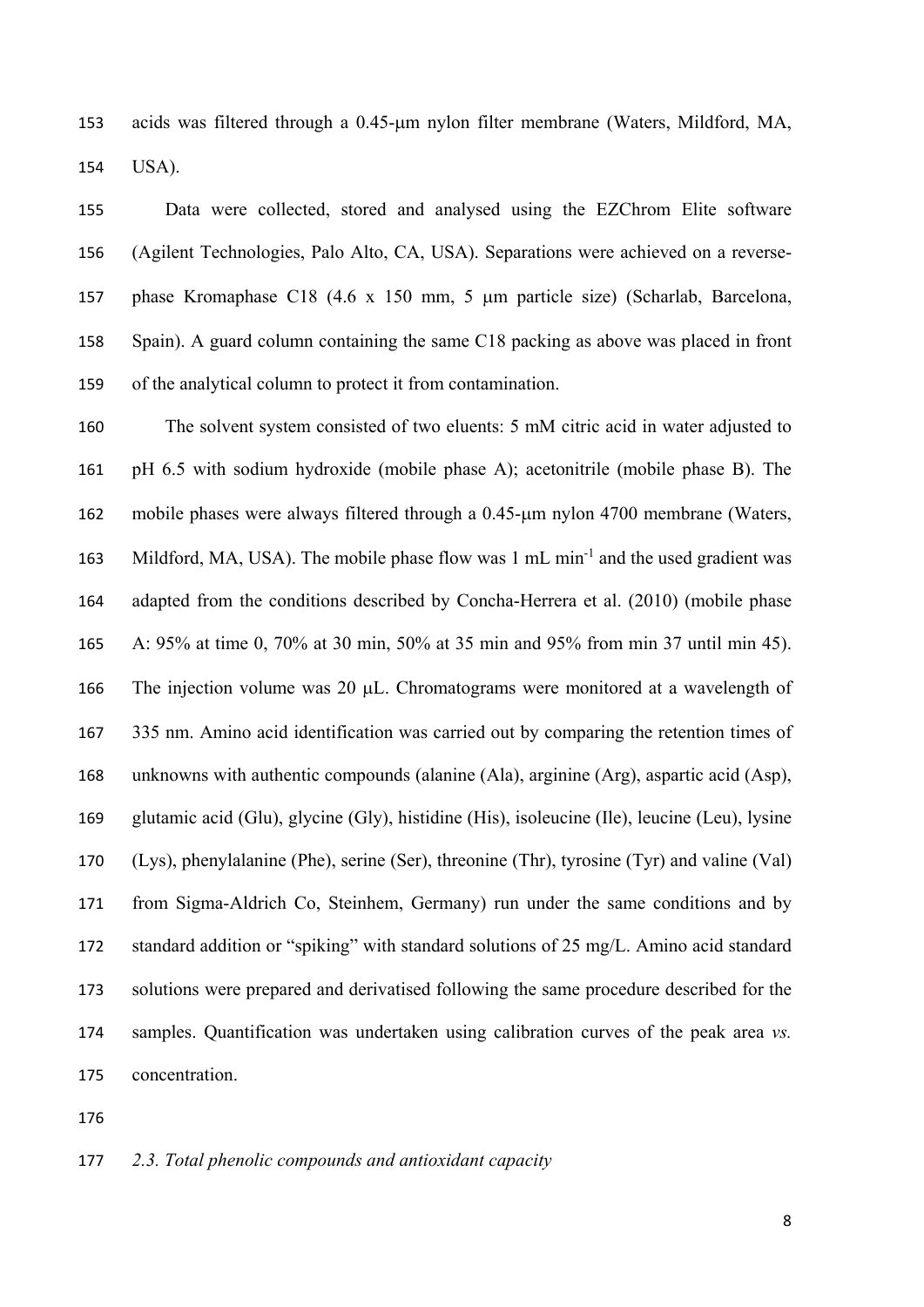### *2.3.1. Extract preparation*

 The method described by Pérez-Jiménez et al. (2008) was followed. From each dehydrated powdered seaweed, 0.5 g was taken and 20 mL of methanol:water (50:50, v/v), acidified at pH 2 with hydrochloric acid, were added and stirred for 1 h at room temperature. Samples were centrifuged (Eppendorf centrifuge 5804 R, Hamburg, 184 Germany) at 5,366 *g* for 10 min and then filtered through a 1.2-um cellulose filter (Scharlab, Barcelona, Spain). The supernatant was recovered and the residue was extracted with 20 mL of acetone:water (70:30, v/v) by repeating the stirring, centrifugation and filtration steps. The second supernatant was mixed with the first one and this extract was named the methanolic extract. This extract was used to determine total phenolic compounds and antioxidant capacity by the FRAP (Ferric Reducing Antioxidant Power) and ABTS (2,2′-azinobis(3-ethylbenzothiazolin-6-sulphonate) methods.

*2.3.2. Total phenolic compounds* 

 The total phenolic compounds were determined in the methanolic extracts 195 following the method described by Farvin and Jacobsen  $(2013)$ . A 100- $\mu$ L aliquot of the 196 extract was placed inside a test tube to be mixed with 750  $\mu$ L of 10% (v/v) Folin- Ciocalteu reagent in DW (distilled water) and allowed to stand for 5 min in the darkness 198 at room temperature. Afterwards 750  $\mu$ L of 5.9% (w/v) sodium bicarbonate in DW were added and allowed to stand for 90 min in the darkness at room temperature. Absorbance 200 was measured at  $\lambda = 750$  nm. A calibration curve was prepared using gallic acid and the results were expressed as mg gallic acid equivalent/g of powdered seaweed.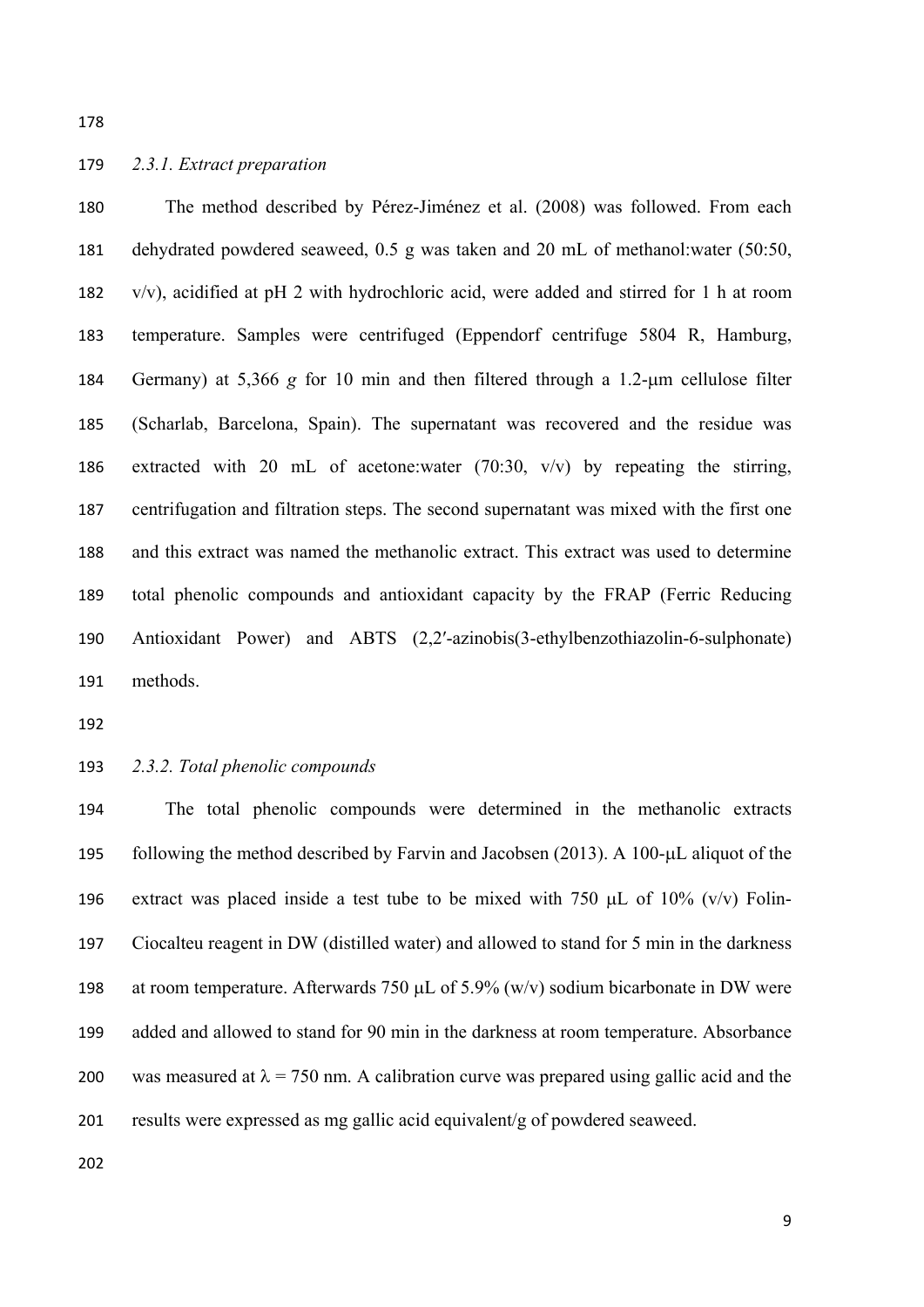#### *2.3.3. Antioxidant capacity*

 Antioxidant capacity is due to different types of compounds which differ in mechanisms of action and can interact synergistically. For this reason, the use of more than one method to determine antioxidant capacity is desirable. In this study the FRAP and the ABTS methods were used to perform *in vitro* assays.

*2.3.3.1. FRAP method* 

 The method described by Pulido, Bravo, and Saura-Calixto (2000) was followed. A 211  $50-\mu L$  aliquot of the methanolic extract was mixed with 50  $\mu L$  of acetate buffer and 900 212 µL of FRAP solution freshly prepared and warmed at 37°C. Absorbance was measured 213 at  $\lambda = 595$  nm after 30 min maintaining solutions at 37°C. A calibration curve was 214 prepared using trolox and the results were expressed as  $\mu$ mol trolox/g of powdered seaweed.

### *2.3.3.2. ABTS method*

 A decolourisation protocol was used based on different studies (Re, Pellegrini, Proteggente, Pannala, Yang, & Rice-Evans, 1999; Sánchez-Alonso, Jiménez-Escrig, Saura-Calixto, & Borderías., 2008). A weight of 66 mg of ABTS reagent was taken and 10 mL of a 2.45 mM potassium persulphate solution were added. This mixture was allowed to stand in the darkness for 24 h at room temperature. Afterwards absorbance 223 was measured at  $\lambda = 658$  nm and the solution was diluted until an absorbance of 0.700 $\pm$ 0.020 was reached. A 40- $\mu$ L aliquot of the methanolic extract was mixed with 1.5 mL of the ABTS adjusted solution and absorbance was measured for 10 min at 2- min intervals. A calibration curve was prepared using trolox and the results were 227 expressed as  $\mu$ mol trolox/g of powdered seaweed.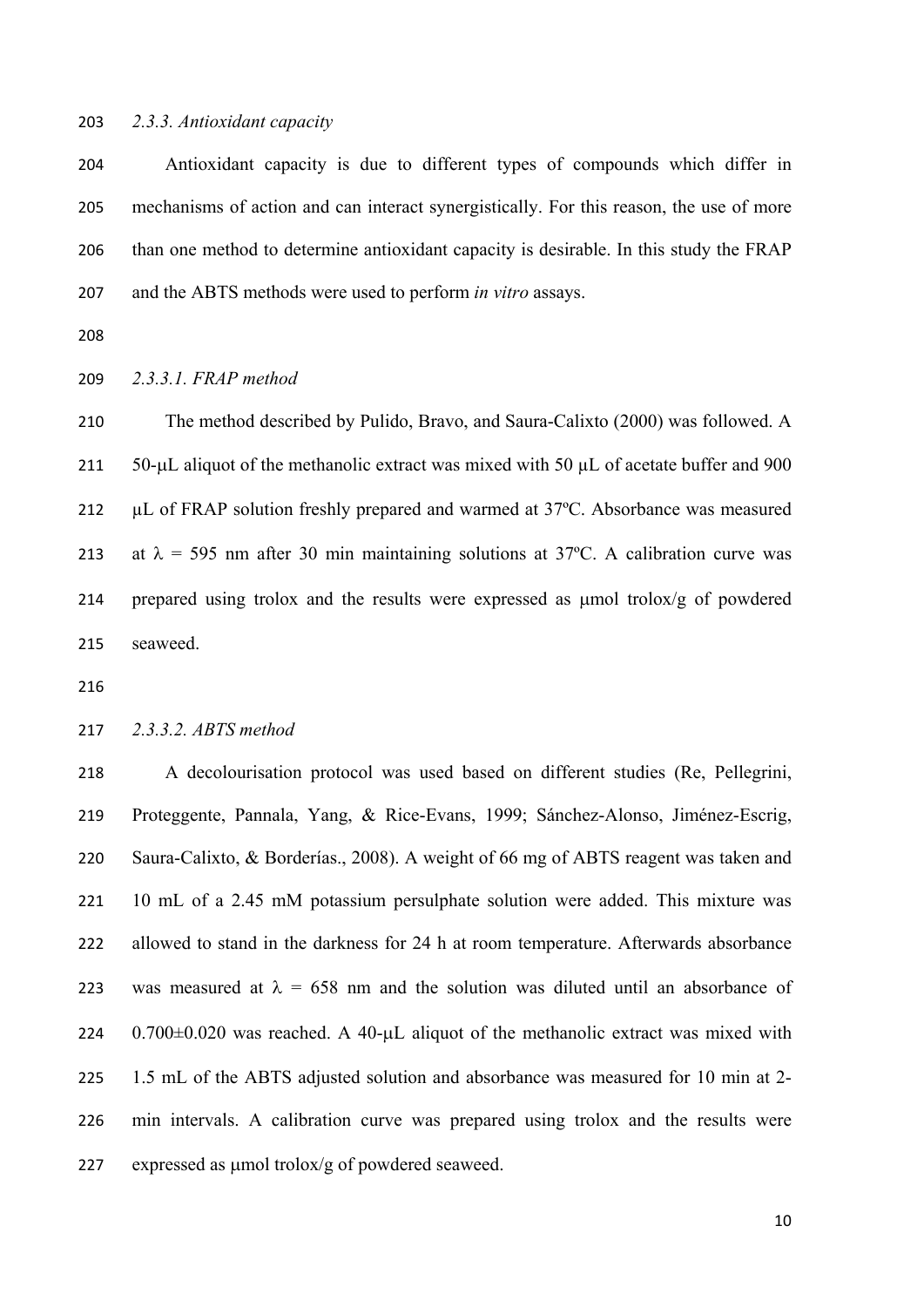# *2.4. Technological properties*

 The oil holding capacity, water holding capacity and swelling capacity of the four seaweed types were measured according to the methods described by Gómez-Ordóñez et al. (2010) with some minor modifications.

*2.4.1. Oil holding capacity* 

 A weight of 500 mg of powdered seaweed was placed inside centrifuge tubes. Then 237 30 mL of virgin olive oil were added and gently stirred to completely mix the sample and oil. The mixture was left at room temperature for 24 h in the darkness. After this time, samples were centrifuged at 10,000 rpm for 20 min at 20ºC. The residue was weighed, and the OHC was calculated and expressed as g of oil held/g powdered seaweed.

*2.4.2. Water holding capacity* 

 The protocol was the same as that described for OHC, except that distilled water was used instead of oil. The results were expressed as g of water held/g powdered seaweed.

*2.4.3. Swelling capacity* 

 A weight of 500 mg of powdered seaweed was placed inside conical graduated tubes and 10 mL of distilled water were added. After stirring, tubes were covered with aluminium foil and left in the darkness for 18 h at room temperature. Afterwards the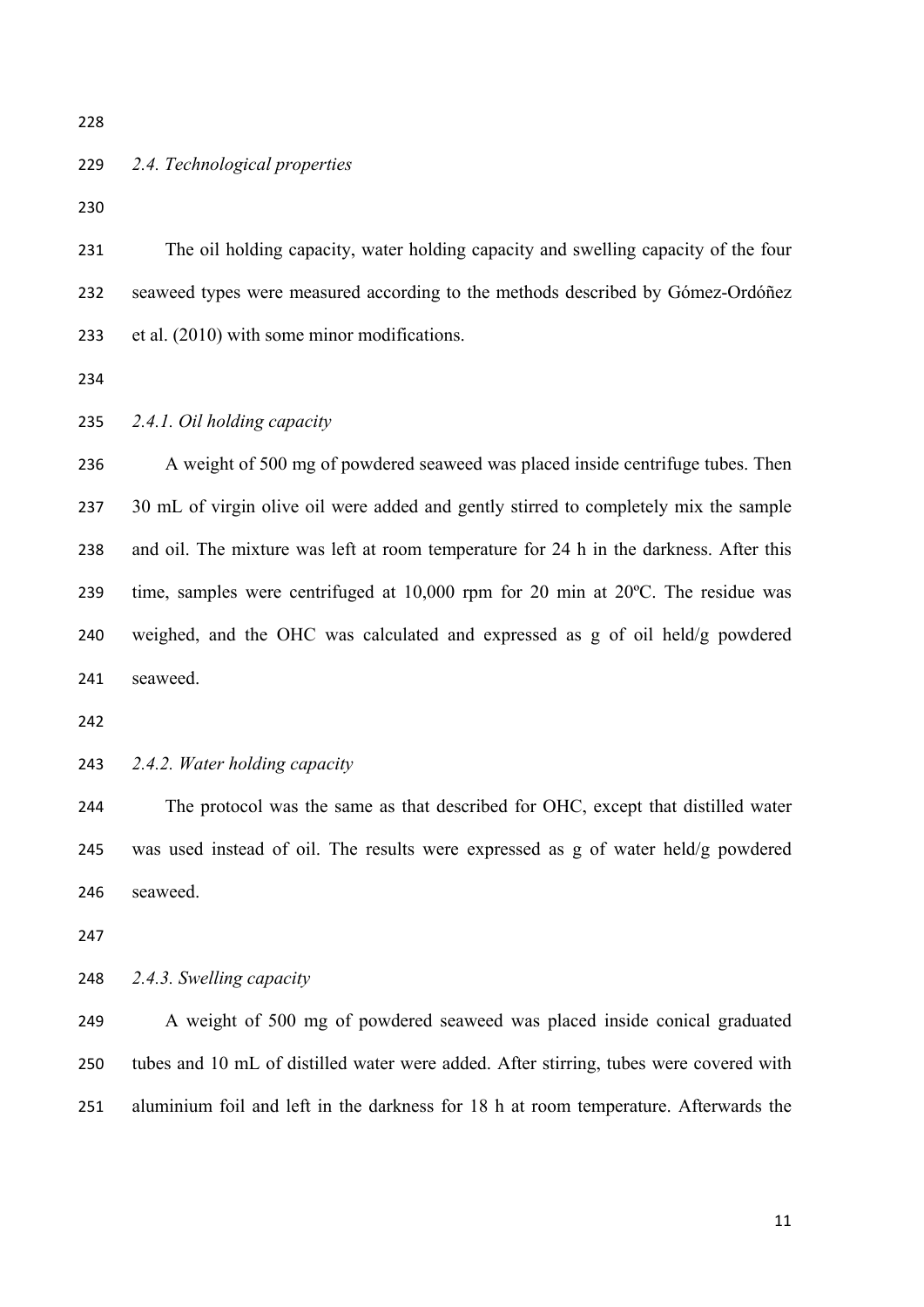volume occupied by the residue was read on the tube scale. The SC was expressed as mL/g powdered seaweed.

*2.5. Statistical analyses* 

 A one-way ANOVA was conducted with the data of the parameters analysed to test if there were any significant differences between the different seaweed types. The least significant difference procedure was used to test for the differences between averages at the 5% significance level. Data are reported as mean±standard deviation. Statistical data processing was performed with the Statgraphics Centurion software (Statpoint Technologies, Inc., Warrenton, VA, USA).

 A principal component analysis (PCA) was performed with all the evaluated parameters, which meant that the statistical study used 28 variables. All the variables were mean-centred and scaled to unit variance prior to the analysis. For each PCA component, a score for each sample was calculated as a linear combination of the initial data for the variables. The contribution for each parameter to the PCA score was deduced from the loadings for that factor. PCA was performed by version 9.7 of the Unscrambler chemometric software (Camo 2007).

#### **3. Results and discussion**

- 
- *3.1. Nutritional composition*

*3.1.1. Lipid, protein, ash and fibre contents*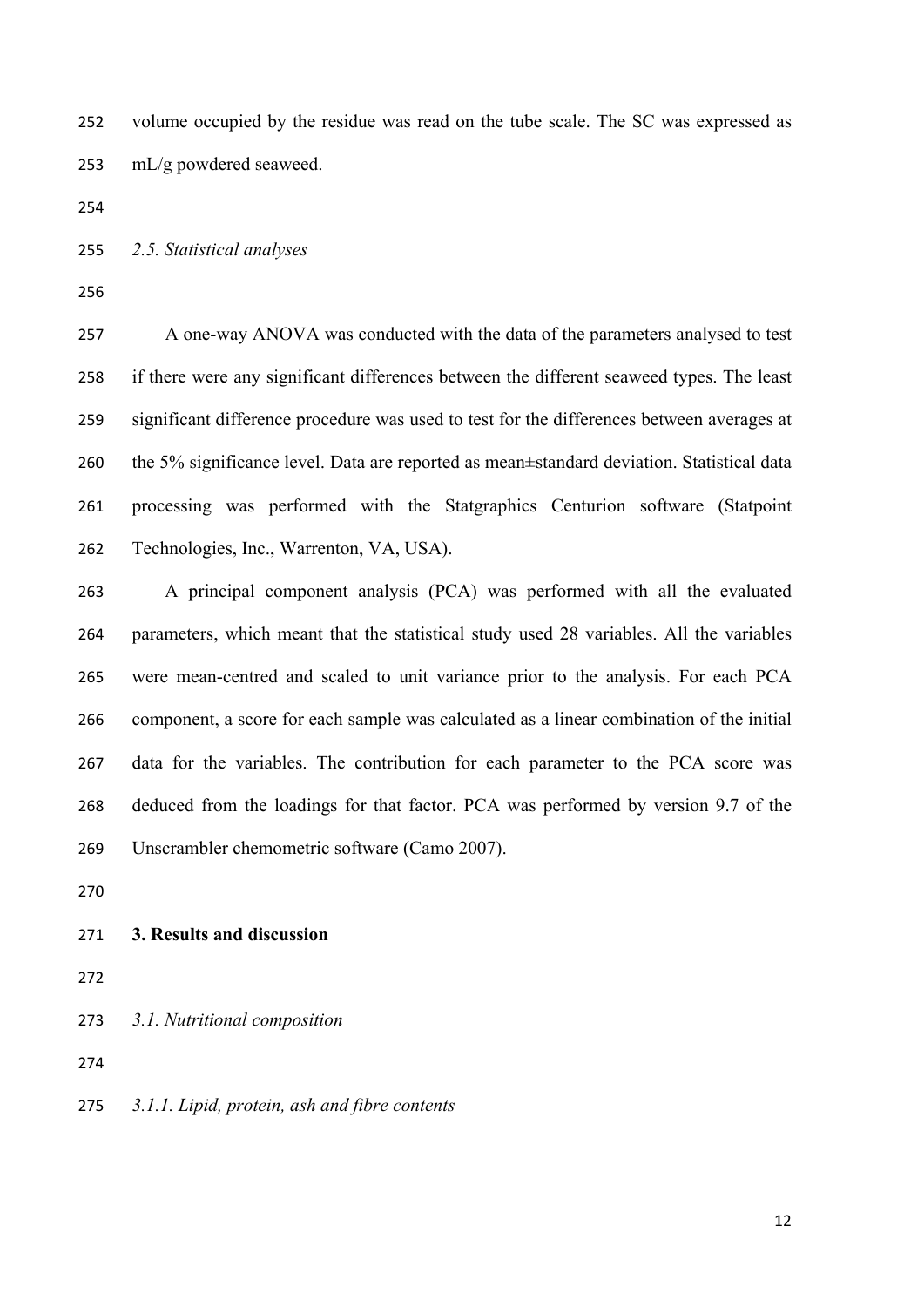Sea spaghetti presented the lowest protein contents (Fig. 1.a) with values of 6.8  $277 \text{ g}/100 \text{ g}$  (dw), followed by kombu, while wakame and nori exhibited significantly higher 278 values with contents above 20  $g/100 g$  (dw). These results agree with other studies in which red seaweeds, such as nori, have been associated with high levels of proteins, and brown seaweeds have shown contents below 15 g/100 g, except for wakame, which usually has higher levels (Fleurence, 1999; Kumar, Sahoo, & Levine, 2015; Kunio & Takahisa, 2000; Peinado et al., 2014; Sánchez-Machado, López-Cervantes, López- Hernández, & Paseiro-Losada, 2004). However, other studies have reported higher protein contents in sea spaghetti and kombu, with values of 14.08 and 28.7 g/100 g, respectively (Gómez-Ordóñez et al., 2010). These differences could be due to the variability in the seaweed composition throughout the year. These results confirm that the studied seaweeds, especially nori and wakame, are a good source of proteins, and are comparable to some terrestrial vegetables with high protein contents. It is important to note that the Kjeldahl method measures the nitrogen content. Therefore, the protein content may have been over-estimated due to measurement of free amino acids and other non-protein N-compounds which are also quantified by Kjeldahl.

292 Lipid content varied between 0.08  $g/100 g$  (nori) and 1.1  $g/100 g$  (wakame) (Fig. 1.a), which demonstrates the low caloric value of seaweeds. It is important to note that, although lipid content was low, they are rich in polyunsaturated fatty acids, as demonstrated in other studies (Peinado et al., 2014; Sánchez-Machado et al., 2004). This low lipid content, together with the excellent fatty acid profile, is an advantage of using marine algae as an ingredient in food products. A study carried out on dry pasta made with semolina and seaweed blends, showed that addition of wakame increased the 299 levels of  $\omega$ -3 fatty acids, improving the nutritional quality of the final product (Prabhasankar et al., 2009).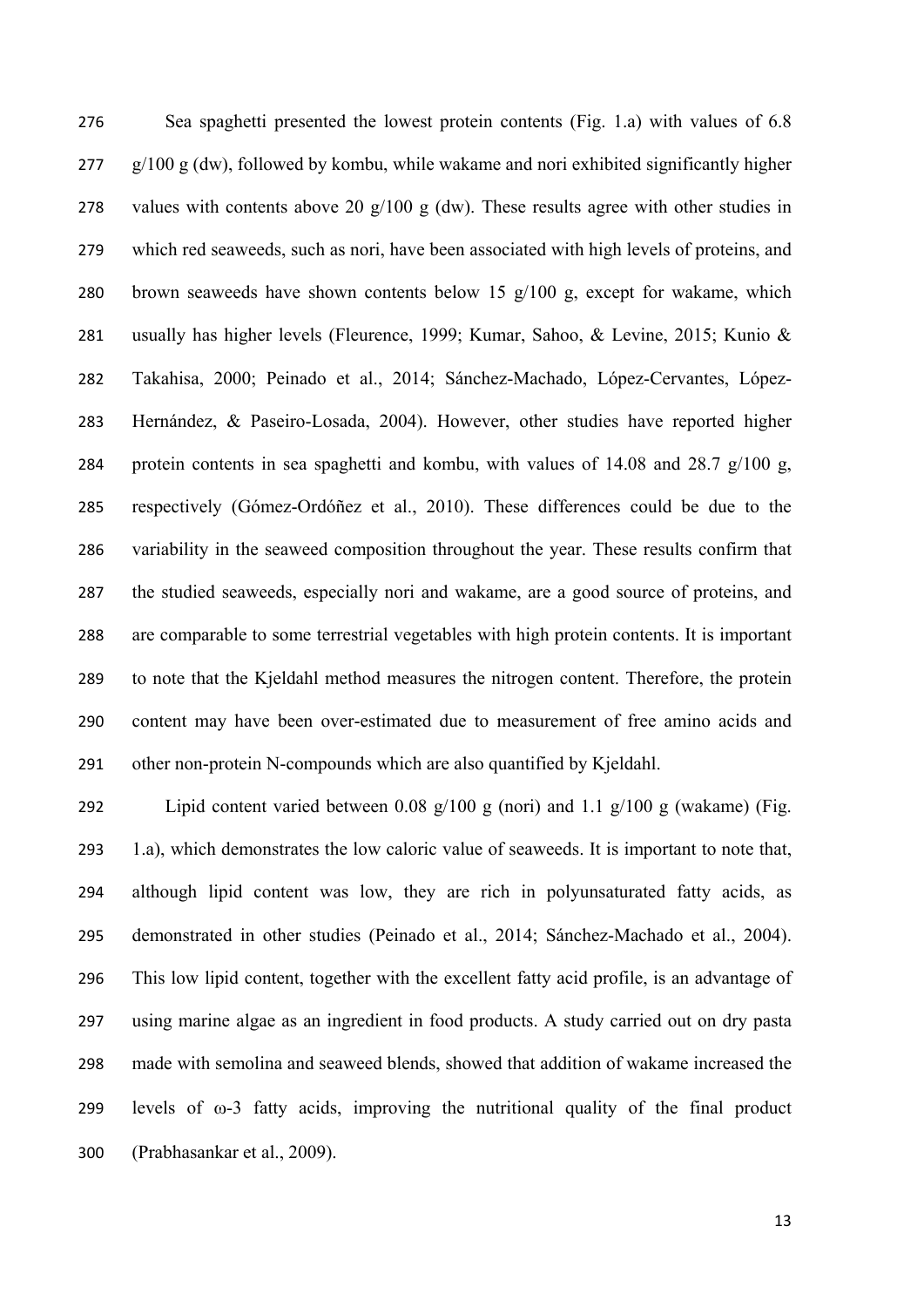Regarding ash content, the four samples exhibited significantly different values, 302 which ranged between 24 and 34  $g/100 g$  (Fig. 1.a). Nori showed the lowest ash content, which agrees with other studies which have evidenced that red seaweeds contain lower values than brown ones (Kumar et al., 2015; Rupérez, 2002). Ash is the second major fraction after dietary fibre, which is due to seaweeds being rich in minerals, such as sodium, potassium, calcium, magnesium (described below), phosphorous, iron and also contain iodine, chloride and sulphate ions (Gómez-Ordóñez et al., 2010; Cofrades, López-López, Solas, Bravo, & Jiménez-Colmenero, 2008).

 Fig. 1.a shows the fibre content of the four analysed samples. It is important to note the high fibre content showed by all the samples. Kombu exhibited the highest value (over 40% dry weight). The recommended daily intake of fibre is about 25-30 g/day (FAO, 2017). However, a study carried out in Spain showed that the average fibre intake in the Spanish population was of 16.24 g/day in the period 2004-2008 (Ruiz- Roso & Pérez-Olleros, 2010). A recent work also showed that the intake of fibre in Spanish adults (12.59 g/day) is below the recommended values (González-Rodríguez et al., 2017). These data confirm the importance of incorporating seaweeds into food with low or null fibre content, like meat and fish products, as it represents an important contribution of such compounds.

# *3.1.2. Sodium, potassium, calcium, magnesium and chloride contents*

 Fig. 1.b shows the contents of the four cations and chloride anion. Sodium contents were high, and wakame obtained a significantly higher value than the other seaweeds. However, the K content of this marine plant was very low, while the rest of the samples, especially kombu and sea spaghetti showed high K contents. From a nutritional point of view it is important for the Na/K ratio to be low since diets rich in Na or with a high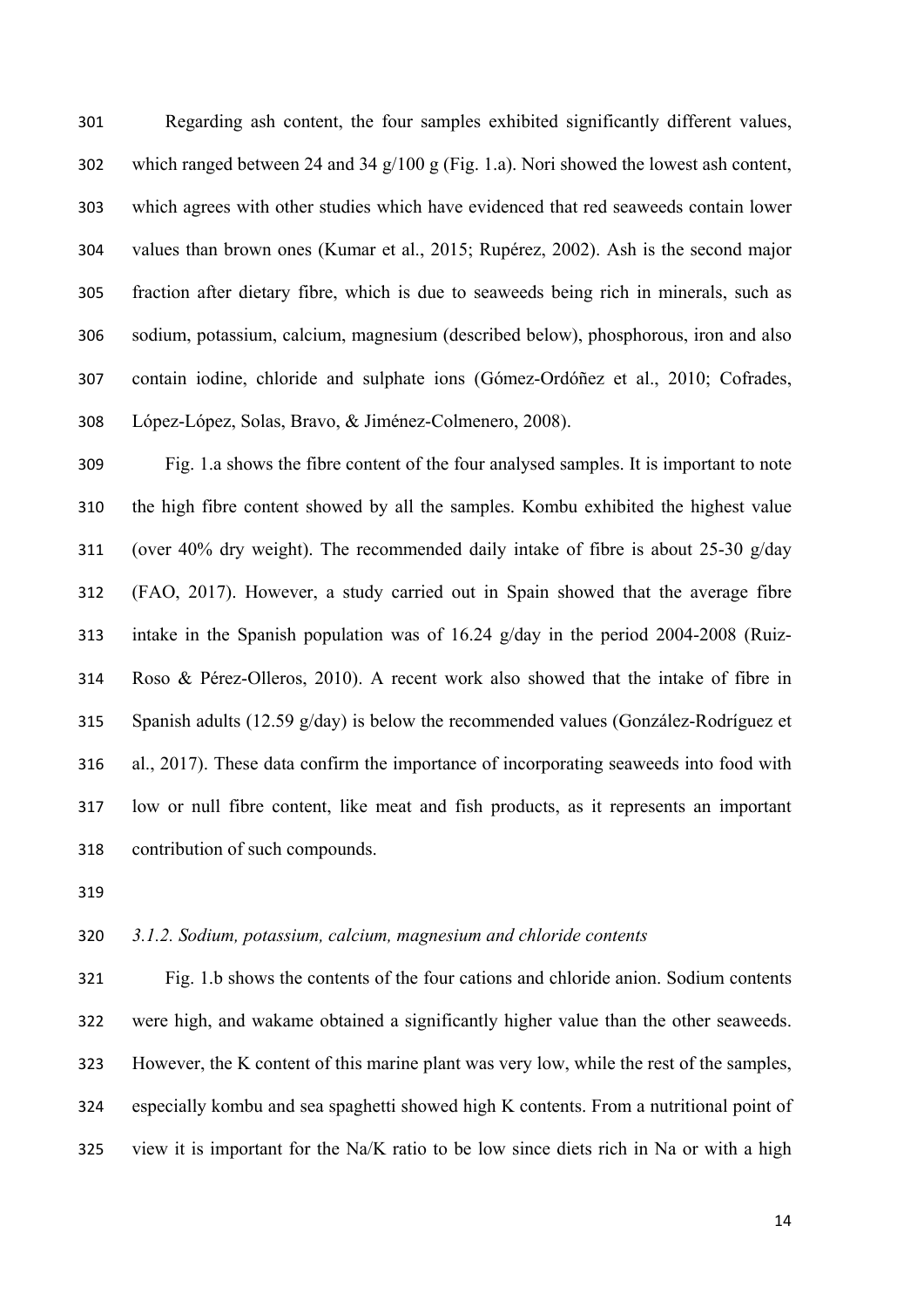Na/K ratio have been associated with hypertension problems and other diseases (Rupérez, 2002). The Na/K ratios were 1.3, 0.2, 9.5 and 0.42 for nori, kombu, wakame and sea spaghetti, respectively. All the seaweeds except for wakame showed an excellent Na/K ratio. The low K content found in wakame agrees with the results 330 reported by Flores, Dobbs, and Dunn (2015), although values above  $8 \text{ g K}/100 \text{ g have}$ been found in other studies (Rupérez, 2002).

 In Spain, consumption of Na is normally higher than that recommended by the World Health Organization (5 g of salt). For this reason, reducing salt consumption from 9.8 to 5 g is a priority objective of the NAOS Strategy (Strategy for Nutrition, Physical Activity and Obesity Prevention) presented by the Spanish Agency of Consumption, Food Safety and Nutrition (AECOSAN). To achieve this goal, among other actions, the Ministry of Health has asked industries to reduce the salt content of processed products as they are the main source of Na in diet. Some strategies studied to reduce Na in processed foods include the partial replacement of Na with K or using flavour enhancers. The incorporation of seaweeds into processed products can be positive since they have a high K content together with some amino acids and other compounds that can act as flavour enhancers, which would reduce the amount of added salt.

 No significant differences were observed in the Ca contents among the different samples. Seaweeds are also an important source of Ca. Wakame showed a significantly higher Mg content compared to the other three samples. These results agree with other studies, where the Mg content of wakame was in some cases almost double that in kombu or nori (Flores et al., 2015; Rupérez, 2002).

 The lowest Cl content was found in the nori sample, which agrees with some studies that have stated that red seaweeds have a lower content of this anion compared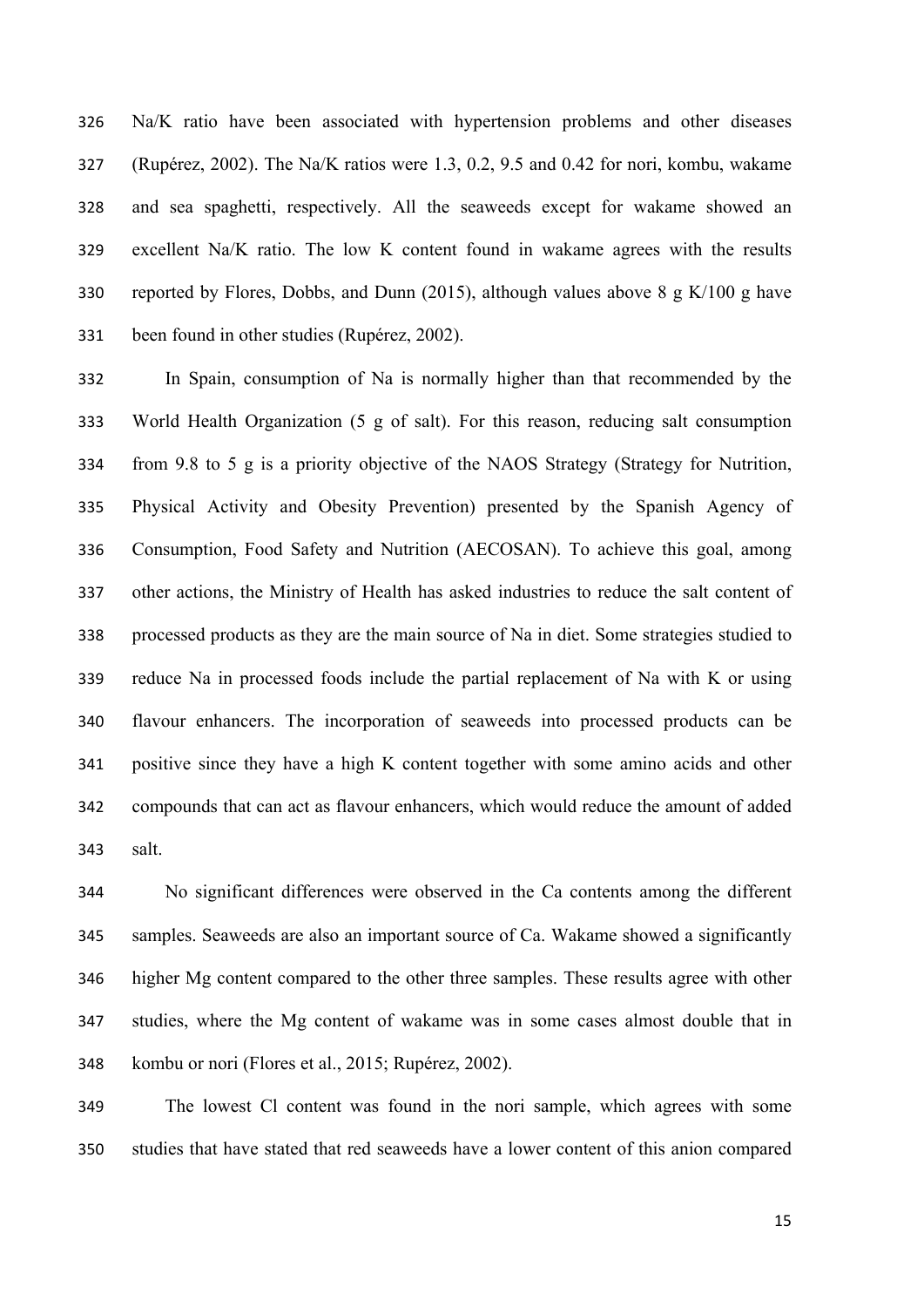to brown ones since red ones live in deeper waters with a lower salinity level. Sea spaghetti had the highest Cl content and the highest percentage in ashes (33.85%), which agrees with other studies in which brown seaweeds have reached chloride levels in ashes of up to 33-37% (Gómez-Ordóñez et al., 2010).

 From these results it can be concluded that the seaweeds evaluated in this study are a good source of minerals, even better than some terrestrial vegetables, and could be an interesting alternative to reduce Na in processed food.

- 
- *3.1.3. Total amino acid content*

 The chromatograms obtained for the different seaweeds are observed in Fig. 2. Fourteen amino acids were detected and quantified. Amino acids Phe and Leu appeared at the same retention time, peaks overlapped and they could not be quantified separately. For this reason, the content of these amino acids was expressed as the sum of both compounds. The contents of the total amino acids quantified in the samples are shown in Fig. 3. The amino acid contents in nori and wakame were significantly higher than in the other seaweeds (Fig. 3.a). Sea spaghetti had the lowest level of amino acids, followed by kombu, which was due to the difference in the above-mentioned protein contents, where nori and wakame had higher protein levels compared to kombu and sea spaghetti.

 In Fig. 3.b the amino acid contents refer to protein weight, and the differences in the amino acid composition of the proteins in seaweeds can be observed. The proteins of all seaweeds were rich in essential amino acids (His, Thr, Val, Ile, Phe, Leu and Lys), which agrees with other studies (Astorga-España et al., 2016; Mišurcová et al., 2014; Syad, Shunmugiah, & Kasi, 2013). This means that the proteins of the seaweeds can be considered to be of high quality, especially nori and wakame. In a study carried out on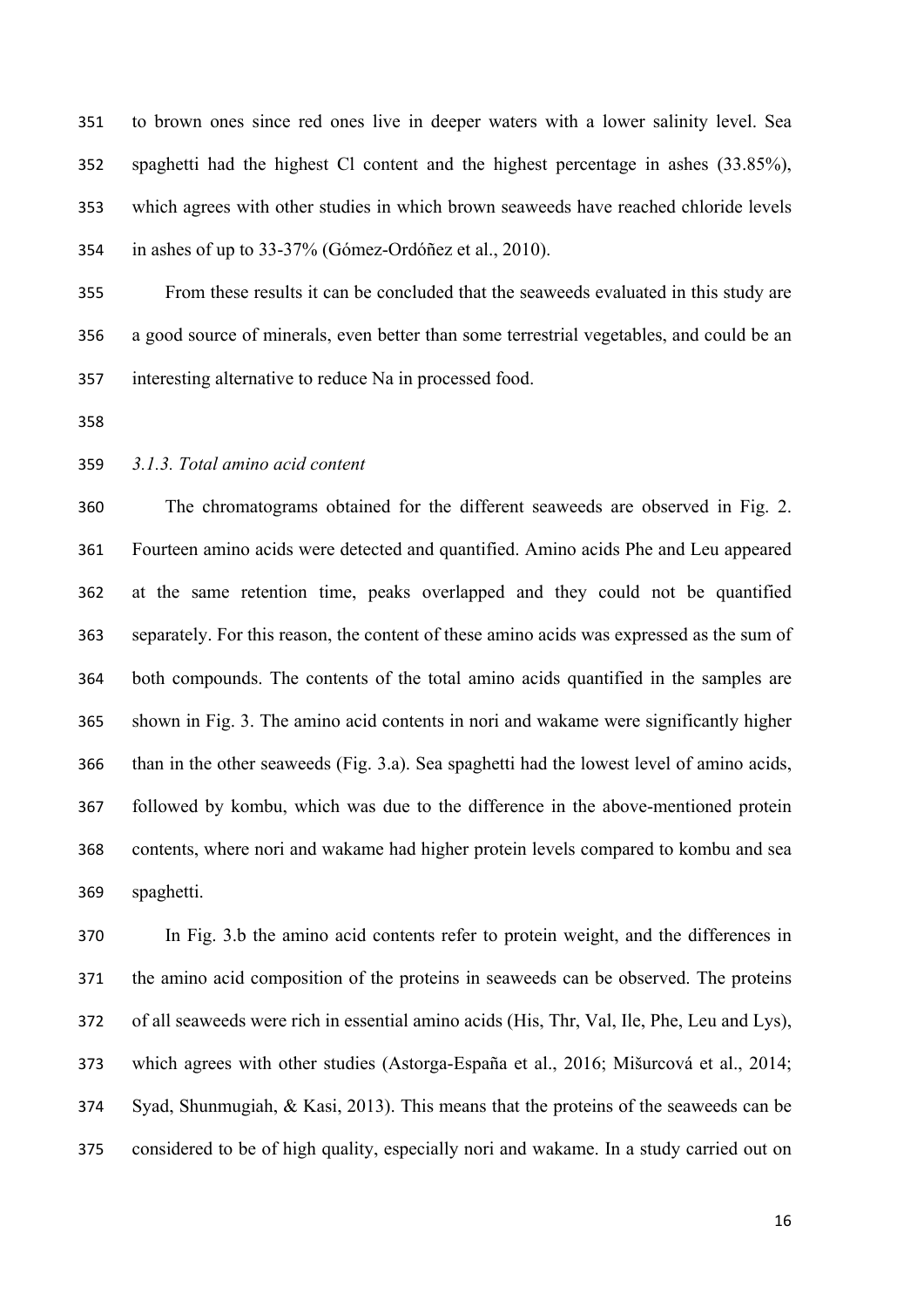dry pasta, incorporation of wakame into its formulation improved the amino acid profile (Prabhasankar et al., 2009). Regarding non-essential amino acids, Asp and Glu contents in the four samples were high. Both these amino acids have been related to umami flavour, so these play an important role in seaweeds being used as flavour enhancers. In other works high contents of these compounds have been found, with values of up to 26% of total amino acids in some seaweeds (Dawczynski, Schubert, & Jahreis, 2007; Peinado et al., 2014; Syad et al., 2013). It is noteworthy that glutamine and asparagine are converted into Glu and Asp, respectively, during hydrolysis (Fleurence, 1999). For this reason, there is a simultaneous quantification of Glu and Asp with their amides. High Ala contents were also found in all the samples. Mišurcová et al. (2014) stated that Ala, Glu and Gly are considered to be the main components of seaweed flavour.

 Although the amino acids found in this research were similar to those found in other works, there were differences in the amino acid profiles, which could be caused by distinct environmental growth conditions, such as geographic area, season, temperature or nutrient content in water, as reported elsewhere (Marsham, Scott, & Tobin, 2007). It can be concluded that the four seaweeds, especially nori and wakame, are a major source of amino acids.

## *3.2. Total phenolic compounds and antioxidant capacity*

*3.2.1 Total phenolic compounds.* 

 The obtained results are shown in Table 1. No significant differences were found between nori, kombu and wakame. However, the total phenolic compounds content obtained in sea spaghetti was significantly higher than in the rest of the samples. In other studies carried out on different seaweeds, high TPC values in sea spaghetti have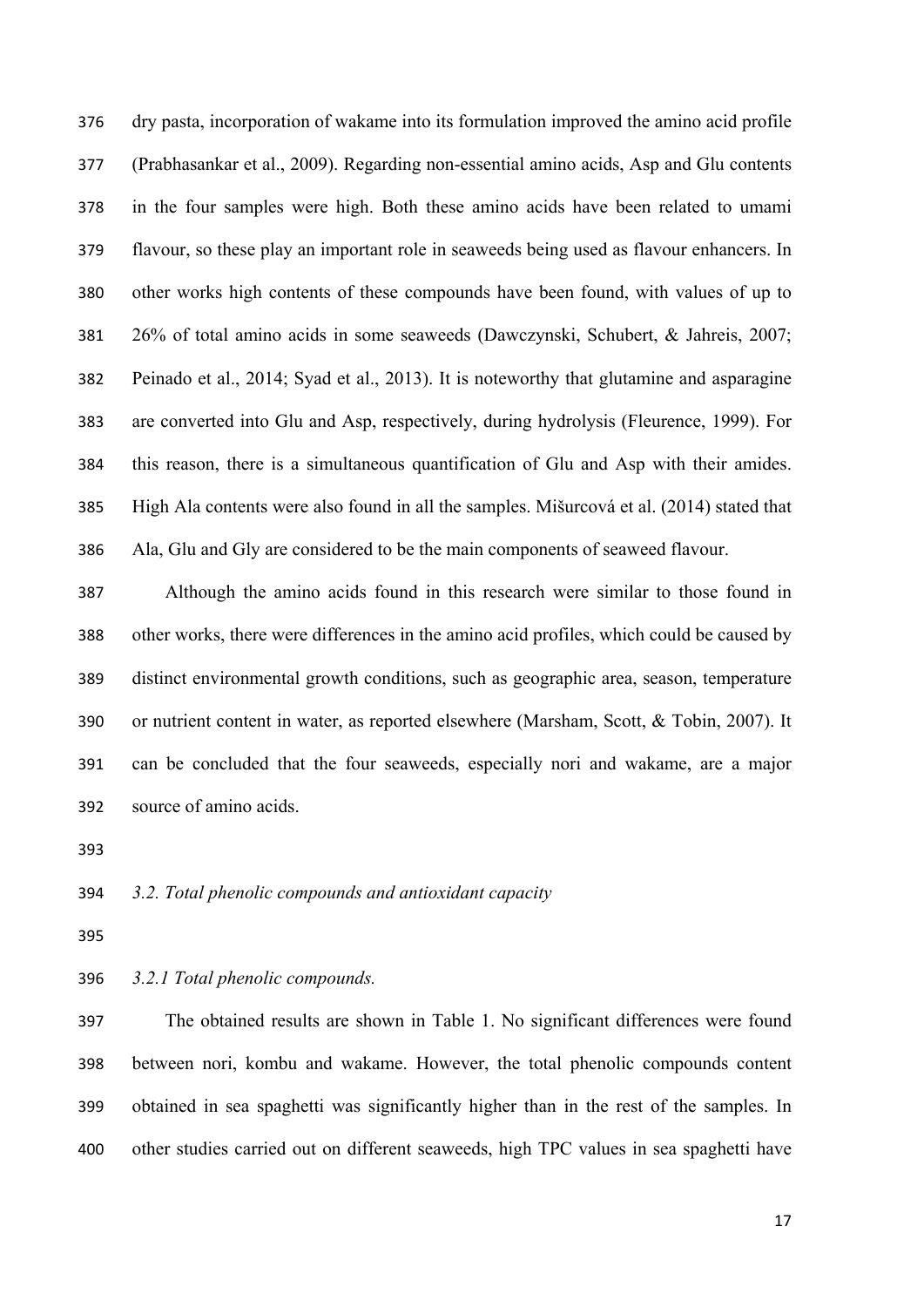also been found (higher than 30 mg phloroglucinol/g) (Jiménez-Escrig, Gómez- Ordóñez, & Rupérez, 2012; Rajauria, Barry, & Abu-Ghannam, 2016). The proportion of this type of compounds varies vastly depending on the seaweed species, with a wide variability within one same species since phenolic content is strongly affected by environmental factors, such as light, saltiness or temperature. This is because seaweeds synthesise these compounds to protect themselves against stress conditions (Connan, Deslandes, & Ar Gall, 2007; Kumar et al., 2015; O'Sullivan et al., 2011).

#### *3.2.2 Antioxidant capacity*

 Two methods (FRAP and ABTS) were used to determine the *in vitro* antioxidant properties of the different seaweed types The results are shown in Table 1. Sea spaghetti exhibited a significantly higher radical scavenging capacity and reducing power compared with nori, kombu or wakame, by both methodologies. These results agree with a study carried out on meat products with seaweeds, which showed a greater 415 antioxidant capacity for products with sea spaghetti  $(3.69 \text{ µmol} \text{ to } \text{to } \text{to } \text{y})$ 416 while those with nori and wakame had a lower trolox concentration  $(1.18 \text{ and } 1.09 \text{ µmol})$  trolox/g meat product, respectively), and no significant differences were found between them (López-López et al., 2009). Other studies have shown the antioxidant activity of polyphenols extracted from seaweeds (Rajauria, Jaiswal, Abu-Ghannam, & Gupta, 2013; Rodríguez-Bernaldo de Quirós, Frecha, Vidal, & López, 2010). This agrees with the findings of this work since the higher TPC found in sea spaghetti could have entailed the greater antioxidant capacity of this seaweed species. It is important to note that, in addition to polyphenols, seaweeds contains other antioxidant compounds, such as polysaccharides, pigments, proteins or peptides (Agregán, Munekata, Domínguez, Carballo, Franco, & Lorenzo, 2017; Farvin & Jacobsen, 2013). Thus the seaweeds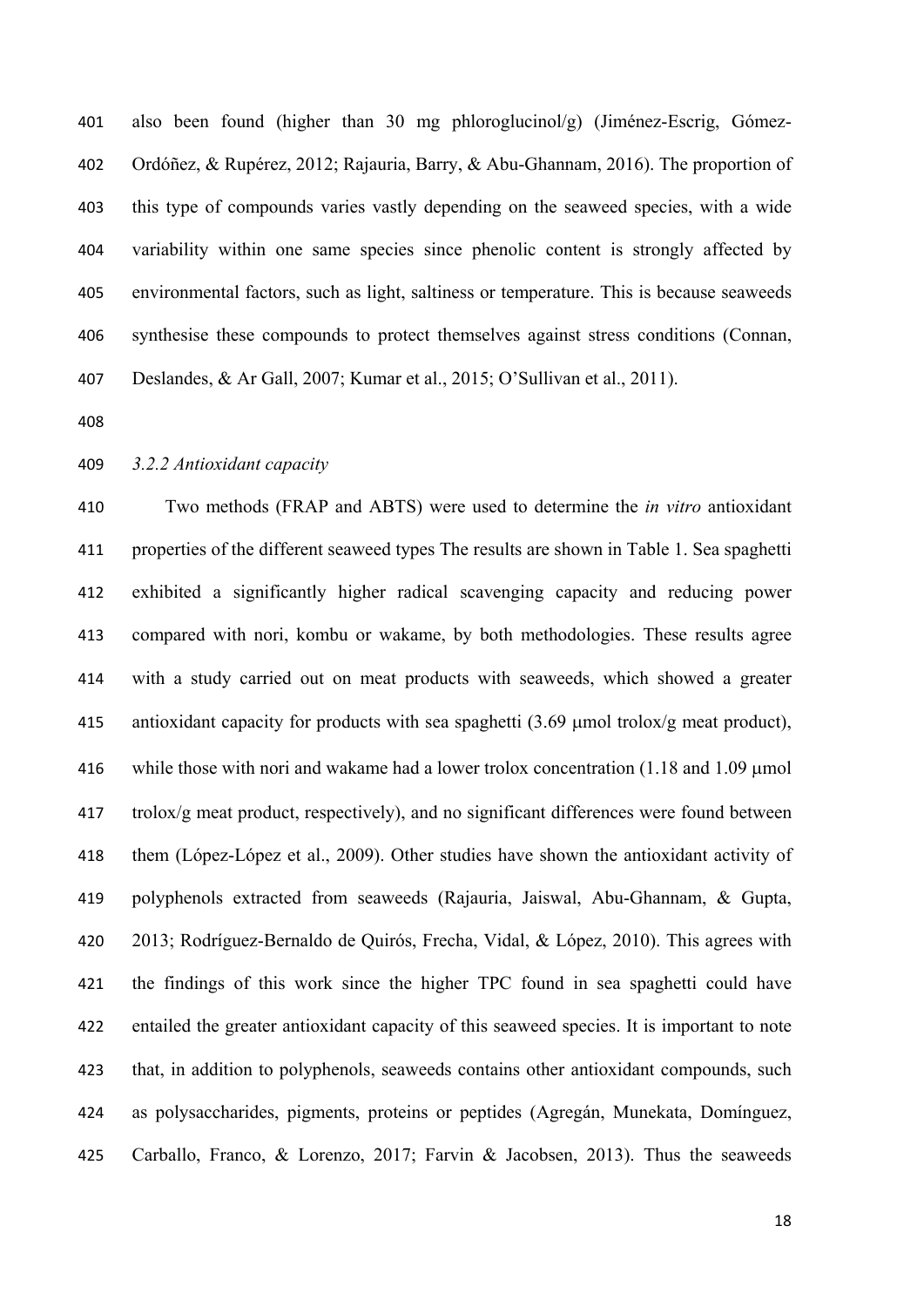studied herein, especially sea spaghetti, can be considered functional ingredients of much interest for food formulations. Their use could increase shelf-life of food products and could have a positive effect on the human health due to their high antioxidant capacity.

### *3.3. Technological properties*

 The values of oil holding capacity, water holding capacity and swelling capacity of the four seaweed types are shown in Fig. 4. Similar OHC values were observed for all the seaweeds considered herein. However, these values were slightly higher than those found in other studies conducted on different seaweed species (values ranging from 1.22 to 1.61 g/g dry weight) (Gómez-Ordóñez et al., 2010).

 The highest WHC value was obtained for wakame, followed by kombu. In this case, the reported values were also slightly higher (around three units) than those reported by other authors (Gómez-Ordóñez et al., 2010). This parameter, like OHC, is of much importance from a technological point of view as it directly affects texture. Several studies have been carried out using seaweeds, such as wakame, nori or sea spaghetti, in meat products, with improvements observed in oil and water binding properties, which thus improve the texture of products (López-López et al., 2009; Cofrades et al., 2008).

 SC followed a similar pattern to WHC, for which wakame gave the highest value, followed by kombu, spaghetti and nori.

 Thus, it can be concluded that these properties imply an added value of seaweeds in the food industry because, in addition to nutritional interest, they could replace some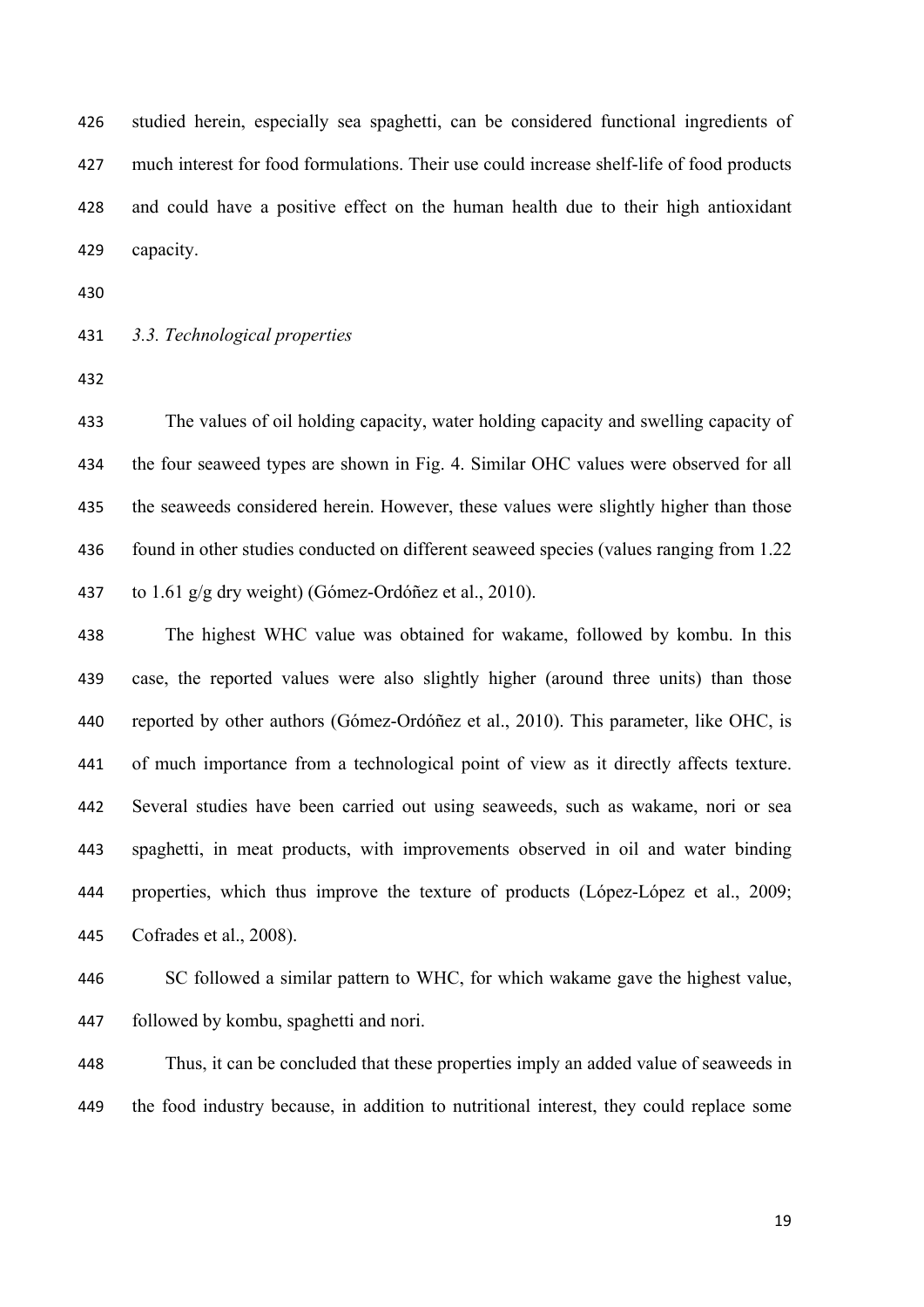additives like phosphates and other compounds that have been widely used to improve the texture and juiciness of meat and fish products.

### *3.4. Principal Component Analysis*

 The global variability among the different seaweed types studied in this work, was analysed by a Principal Component Analysis (PCA), where all the parameters evaluated were the variables. The results are shown in a loading plot (Fig. 5.a) and a score plot (Fig. 5.b). The first two principal components explained 96% of total variation. The most important principal component (PC1) explained 82% of total variation. Fig. 5.a depicts how all the variables related to antioxidant capacity (TPC, FRAP and ABTS) had positive loadings on PC1 and PC2. The sample whose scores are in that area (Fig. 5.b) is sea spaghetti, which demonstrates the remarkable difference in these properties compared with the other seaweed types. In the same way, kombu is characterised mainly for its high fibre content and, to a lesser extent, for its high K contents. The majority of amino acids and protein contents have negative loadings on PC1 and positive ones on PC2, which occurs with wakame and nori in the score plot. This confirms that these components were higher in these seaweeds (especially Thr and Phe+Leu), and could discriminate between these and the other evaluated seaweeds. The other parameters related to composition (ash, lipid, mineral contents) and those related to technological properties are close to 0 on both axes, centred between the different seaweeds. This reveals that these parameters were not important in the discrimination between samples.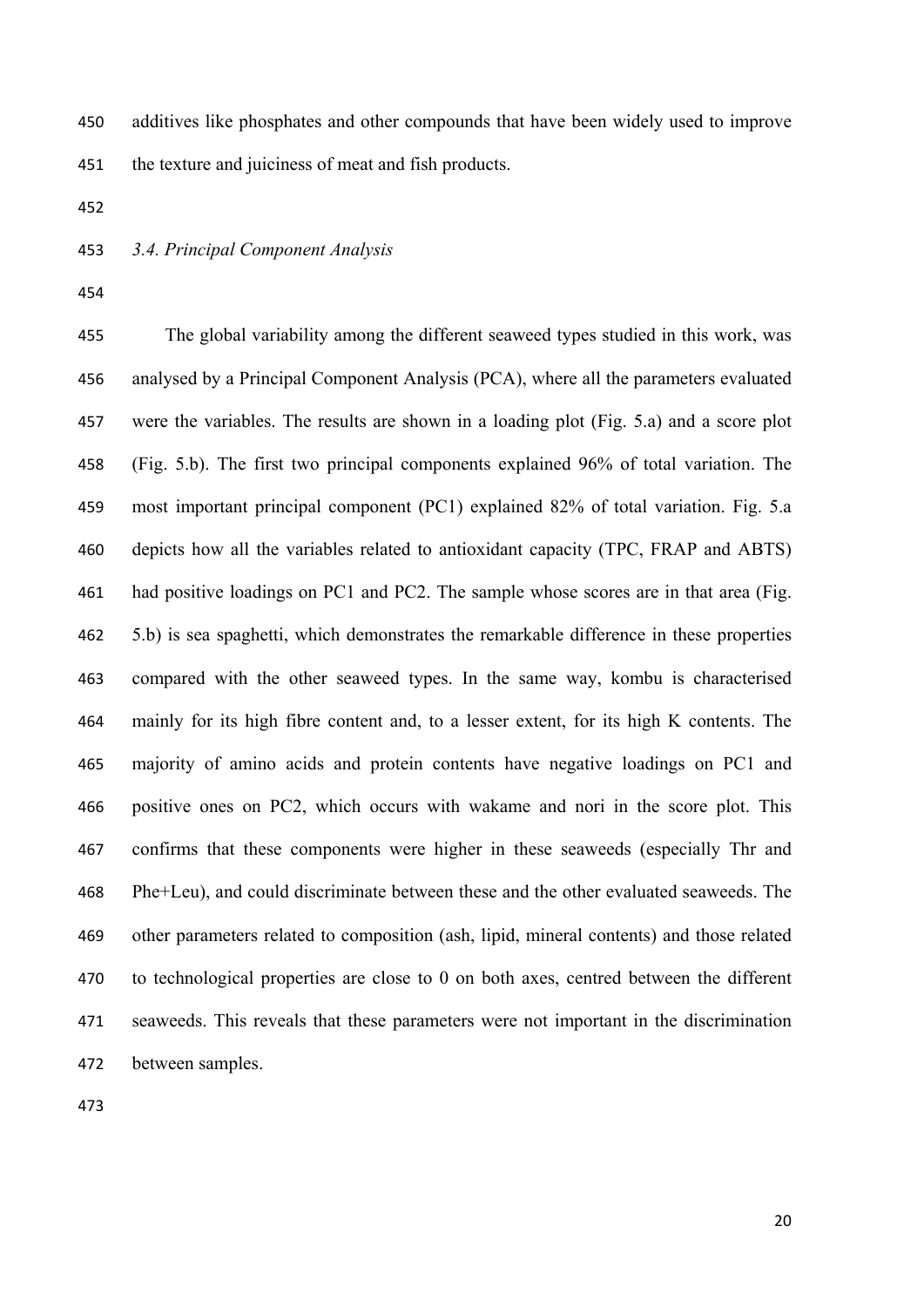The four seaweeds, especially nori and wakame, have high protein contents rich in essential amino acids and have a high proportion of aspartic and glutamic acid (both related to umami flavour), which is interesting for the use of seaweeds as flavour enhancers. Nori, kombu, wakame and sea spaghetti are rich in minerals (high ash content) and low in calories (low lipid contents). They exhibit high Na, K, Ca, Mg and chloride values. The Na/K ratio is especially low in kombu and sea spaghetti, so their incorporation into processed food is a good alternative to reduce the amount of Na in these products.

 The high fibre contents found, especially in kombu, imply that the incorporation of these seaweeds into low-fibre products, such as fish or meat, could be a means of increasing fibre intake and would improve the nutritional value of these products.

 The four evaluated seaweeds, especially sea spaghetti, are a source of natural antioxidants, as demonstrated by the high total phenolic compounds contents and the high antioxidant capacity found. Therefore, these seaweeds could substitute the synthetic antioxidants commonly used in food formulation.

 All the seaweeds characterised in this study exhibited important oil and water holding properties, especially wakame, which also displayed the highest swelling capacity. These properties make seaweeds suitable to substitute some chemical additives used to improve texture and juiciness, and to reduce exudates in food products.

 In general, the incorporation of nori, wakame, kombu and/or sea spaghetti into food products would imply added value thanks to their high protein, mineral and fibre contents and their low energy and sodium content. With the results obtained herein, the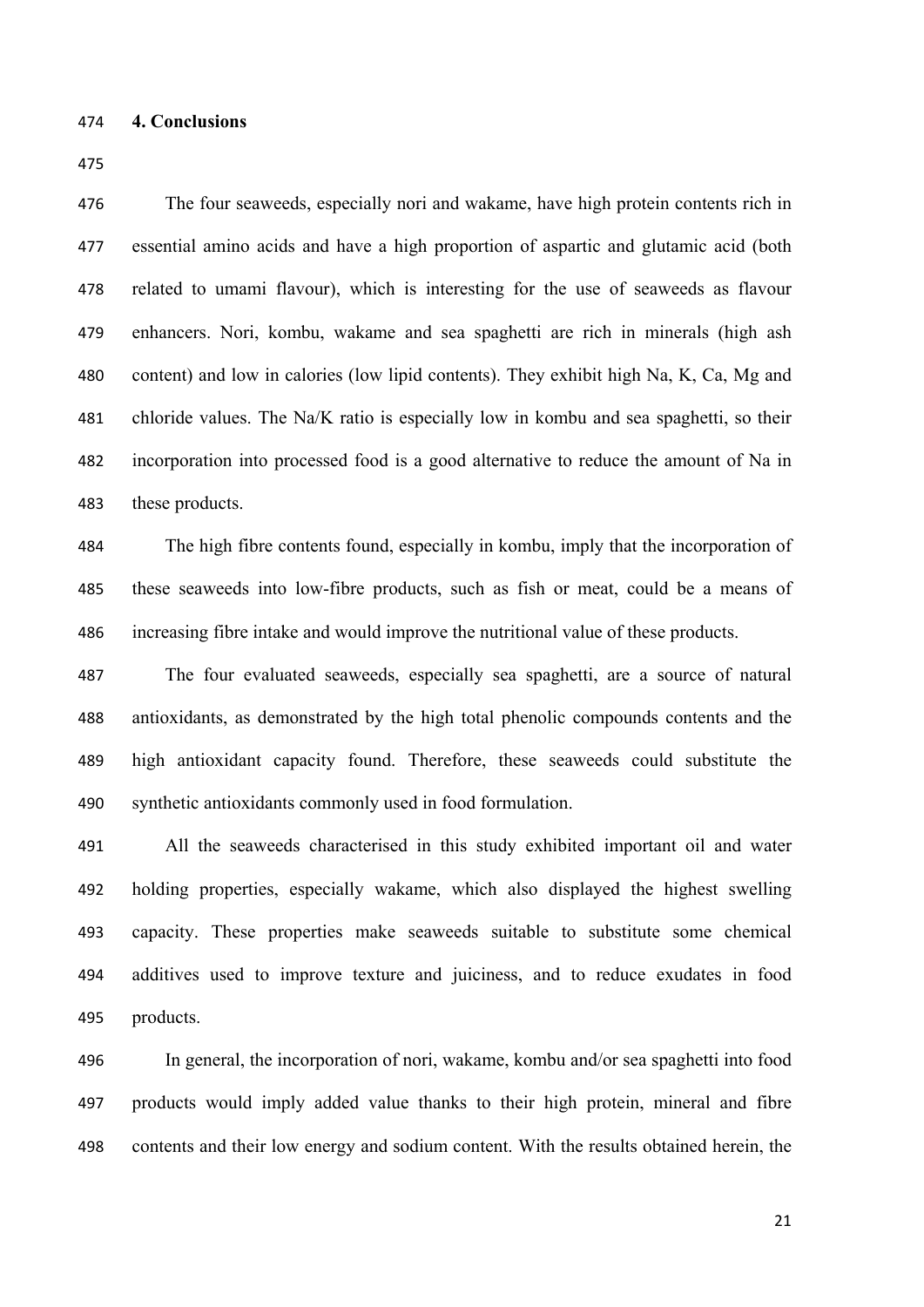| 499 | best combination of these seaweeds could be defined by producers, depending on the   |  |  |
|-----|--------------------------------------------------------------------------------------|--|--|
| 500 | objective pursued.                                                                   |  |  |
| 501 |                                                                                      |  |  |
| 502 | <b>Conflict of interests</b>                                                         |  |  |
| 503 |                                                                                      |  |  |
| 504 | There is not any conflict of interests.                                              |  |  |
| 505 |                                                                                      |  |  |
| 506 | <b>Acknowledgements</b>                                                              |  |  |
| 507 |                                                                                      |  |  |
| 508 | The reported experiment forms part of a project financially supported by the         |  |  |
| 509 | Universitat Politècnica de València ("SaPesAl" (UPV-FE-2014-55)), which the authors  |  |  |
| 510 | gratefully acknowledge. M.J. Lerma-García thanks the Universitat Politècnica de      |  |  |
| 511 | València for a postdoctoral contract (PAID-10-14).                                   |  |  |
| 512 |                                                                                      |  |  |
| 513 | <b>References</b>                                                                    |  |  |
| 514 |                                                                                      |  |  |
| 515 | AOAC (1997). Official methods of analysis, (16th ed.). Washington: Association of    |  |  |
| 516 | <b>Official Analytical Chemists.</b>                                                 |  |  |
| 517 | Agregán, R., Munekata, P. E., Domínguez, R., Carballo, J., Franco, D., & Lorenzo, J. |  |  |
| 518 | M. (2017). Proximate composition, phenolic content and in vitro antioxidant activity |  |  |
| 519 | of aqueous extracts of the seaweeds Ascophyllum nodosum, Bifurcaria bifurcata and    |  |  |
| 520 | Fucus vesiculosus. Effect of addition of the extracts on the oxidative stability of  |  |  |
| 521 | canola oil under accelerated storage conditions. Food Research International, 99,    |  |  |
| 522 | 986-994.                                                                             |  |  |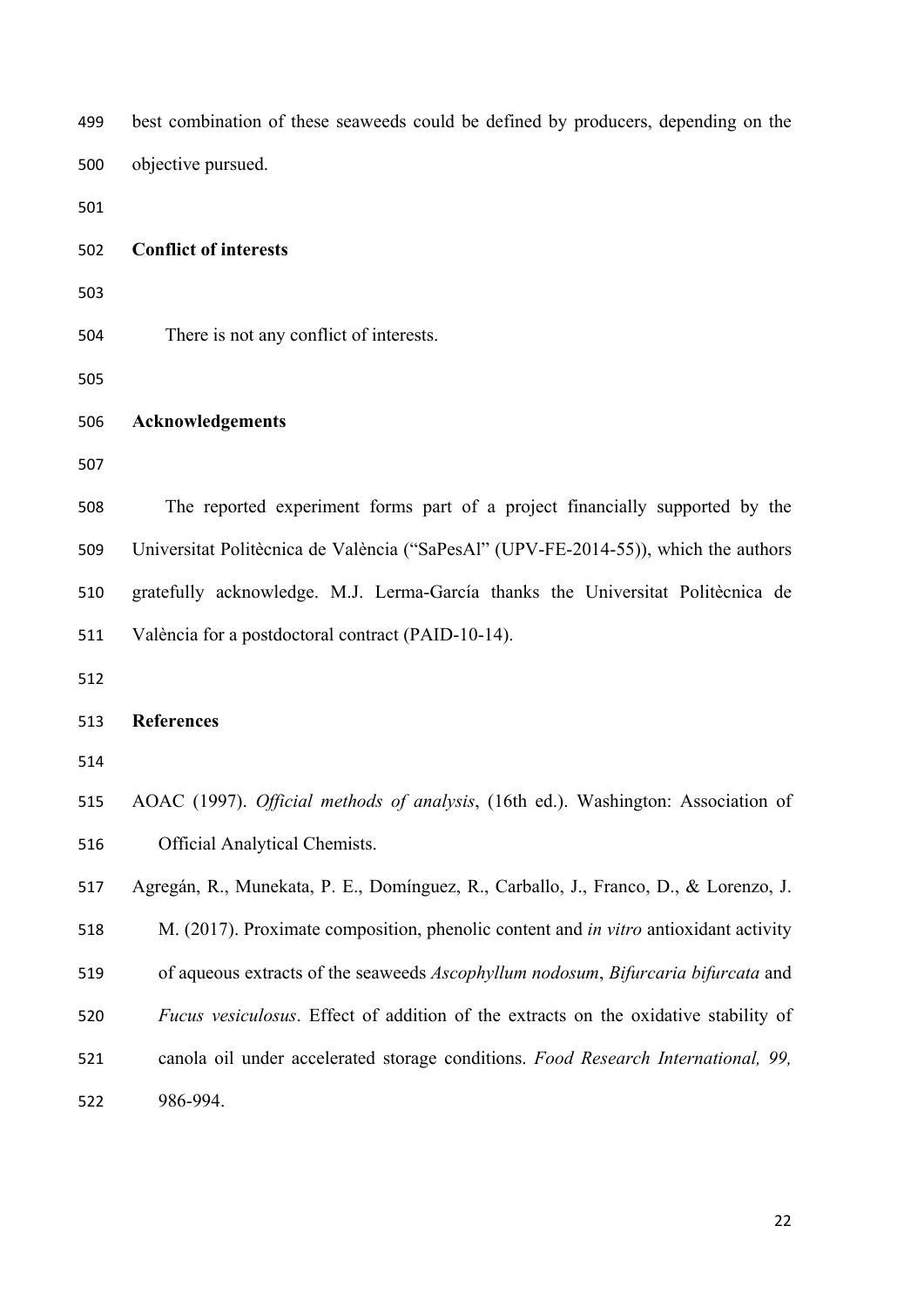- Astorga-España, M. A., Rodríguez-Galdón, B., Rodríguez-Rodríguez, E. M., & Díaz-
- Romero, C. (2016). Amino acid content in seaweeds from the Magellan Straits (Chile). *Journal of Food Composition and Analysis, 53*, 77–84.
- Brown, E. M., Allsopp, P. J., Magee, P. J., Gill, C. I. R., Nitecki, S., Strain, C. R., & McSorley, E.M. (2014). Seaweed and human health. *Nutrition Reviews, 72*, 205– 216.
- Cao, J., Wang, J., Wang, S., & Ximing, X. (2016). Porphyra species: A Mini-Review of its pharmacological and nutritional properties. *Journal of Medicinal Food, 19*(2), 111–119.
- Cofrades, S., López-López, I., Solas, M. T., Bravo, L., & Jiménez-Colmenero, F. (2008). Influence of different types and proportions of added edible seaweeds on characteristics of low-salt gel/emulsion meat systems. *Meat Science, 79*, 767-776.
- Concha-Herrera, V., Lerma-García, M. J., Herrero-Martínez, J. M., & Simó-Alfonso, E.
- F. (2010). Classification of vegetable oils according to their botanical origin using
- amino acid profiles established by High Performance Liquid Chromatography with
- UV-vis detection: A first approach. *Food Chemistry, 120*, 1149-1154.
- Connan, S., Deslandes, E., & Ar Gall, E. (2007). Influence of day-night and tidal cycles on phenol content and antioxidant capacity in three temperate intertidal brown
- seaweeds. *Journal of Experimental Marine Biology and Ecology, 349*, 359-369.
- Dawczynski, C., Schubert, R., & Jahreis, G. (2007). Amino acids, fatty acids, and dietary fibre in edible seaweed products. *Food Chemistry, 103*(3), 891-899.
- European Commission (2009). Regulation (EC) No 152/2009 of 27 January 2009 laying
- down the methods of sampling and analysis for the official control of feed.
- FAO (Food and Agriculture Organization). Necesidades Nutricionales. (2017).
- http://www.fao.org/docrep/014/am401s/am401s03.pdf Accessed 03.06.17.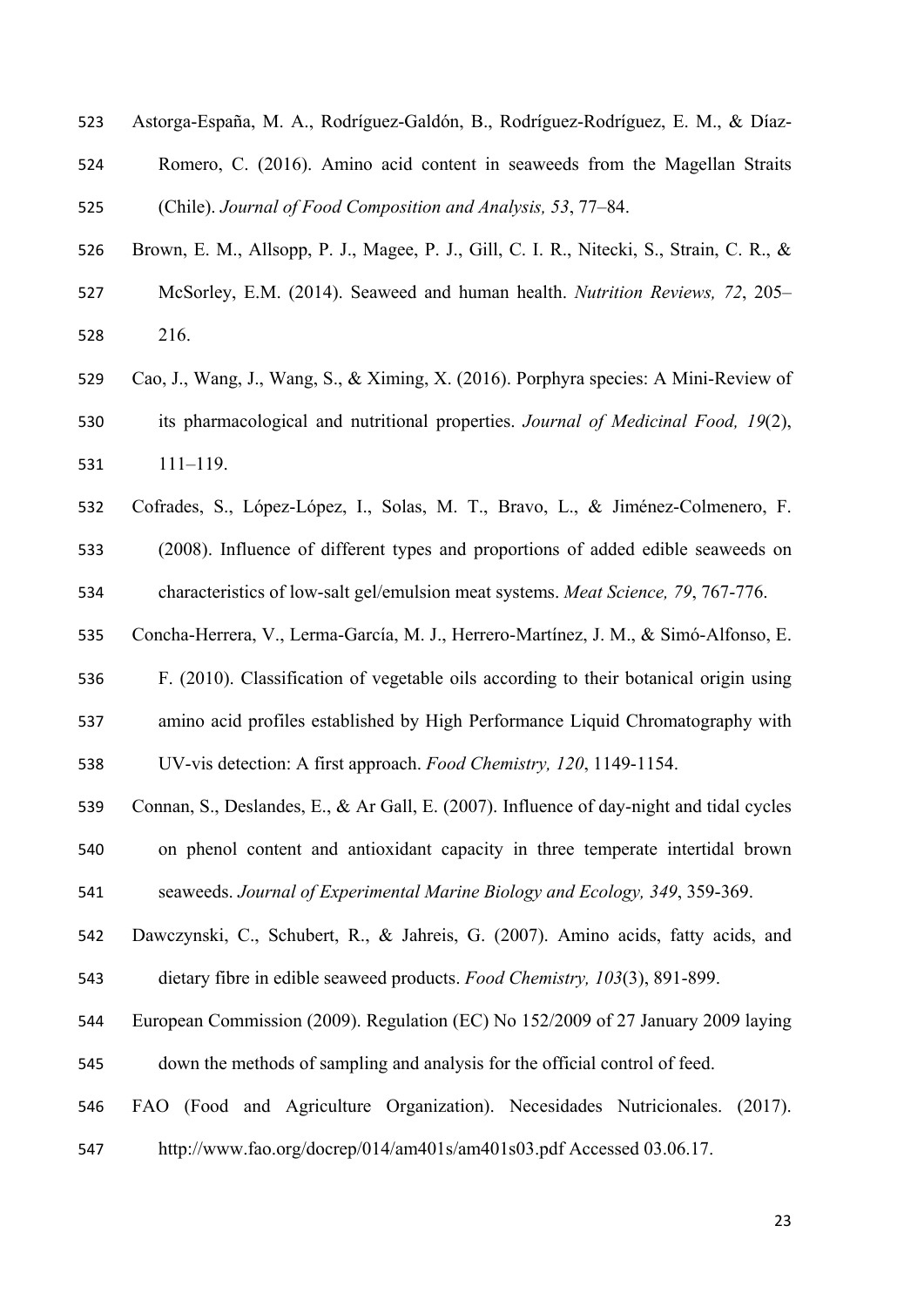FAO (Food and Agriculture Organization). A guide to the seaweed industry. (2003).

http://www.fao.org/docrep/014/am401s/am401s03.pdf Accessed 30.03.18.

- Farvin, S. K. H., & Jacobsen, C. (2013). Phenolic compounds and antioxidant activities
- of selected species of seaweeds from Danish coast. *Food Chemistry, 138*, 1670- 1681.
- Fleurence, J. (1999). Seaweed proteins: biochemical, nutritional aspects and potential uses. *Trends in Food Science & Technology, 10*, 25-28.
- Flores, S. R. L., Dobbs, J., & Dunn, M.A. (2015). Mineral nutrient content and iron bioavailability in common and Hawaiian seaweeds assessed by an in vitro digestion/Caco-2 cell model. *Journal of Food Composition and Analysis, 43*, 185– 193.
- Fuentes, A., Fernández-Segovia, I., Serra, J. A., & Barat, J. M. (2010). Development of a smoked sea bass product with partial sodium replacement. *LWT - Food Science and Technology, 43*(9), 1426–1433.
- Gómez-Ordóñez, E., Jiménez-Escrig, A., & Rupérez, P. (2010). Dietary fibre and physicochemical properties of several edible seaweeds from the northwestern Spanish coast. *Food Research International, 43,* 2289-2294.
- González-Rodríguez, L. A., Perea J. M., Aranceta-Bartrina, J., Gil, A., González-Gross, M., Serra-Majem, Ll., Varela-Moreiras, G., & Ortega, R. M. (2017). Intake and dietary food sources of fibre in Spain: differences with regard to the prevalence of excess body weight and abdominal obesity in adults of the ANIBES study. *Nutrients, 9*(326), 1-22.
- Jiménez-Escrig, A., Gómez-Ordóñez, E., & Rupérez, P. (2012). Brown and red seaweeds as potential sources of antioxidant nutraceuticals. *Journal of Applied Phycology, 24*(5), 1123-1132.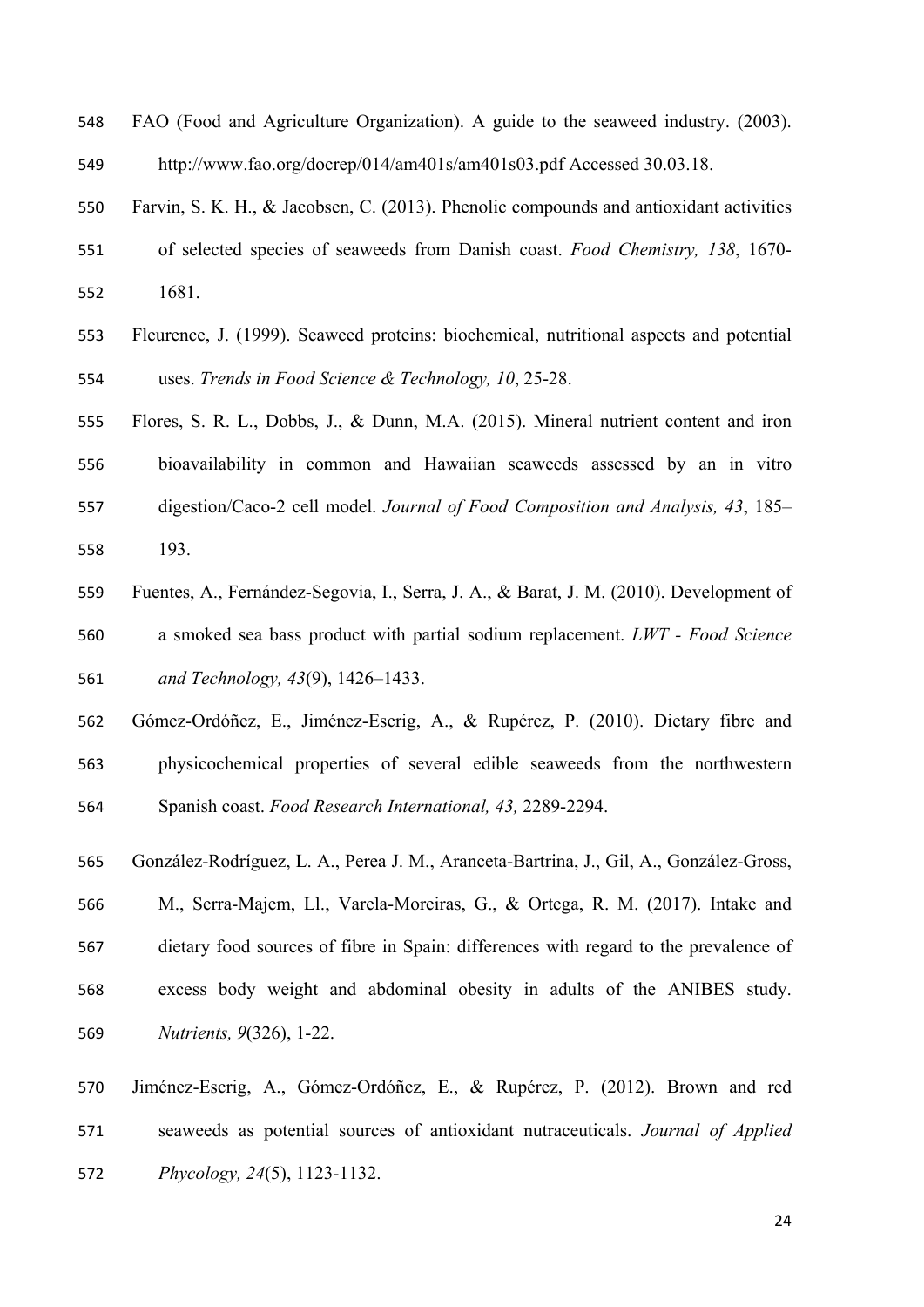- Kumar, S., Sahoo, D., & Levine, I. (2015). Assessment of nutritional value in a brown seaweed *Sargassum wightii* and their seasonal variations. *Algal Research, 9*, 117- 125.
- Kunio, S., & Takahisa, N. (2000). Identification of an antihypertensive peptide from peptic digest of wakame (*Undaria pinnatifida*). *Journal of Nutritional Biochemistry, 11*(9), 450-454.
- López-López, I., Bastida, S., Ruiz-Capillas, C., Bravo, L., Larrea, M. T., Sánchez- Muniz, F., Cofrades, S., & Jiménez-Colmenero, F. (2009). Composition and antioxidant capacity of low-salt meat emulsion model systems containing edible seaweeds. *Meat Science, 83*, 492-498.
- Marsham, S., Scott, G. W., & Tobin, M. L. (2007). Comparison of nutritive chemistry of a range of temperature seaweeds. *Food Chemistry, 100*, 1331–1336
- Mišurcová, L., Buňka, F., Vávra-Ambrožová, J., Machů, L., Samek, D., & Kráčmara, S.
- (2014). Amino acid composition of algal products and its contribution to RDI. *Food Chemistry, 151*, 120-125.
- O'Sullivan, A. M., O'Callaghan, Y. C., O'Grady, M. N., Queguineur, B., Hanniffy, D.,
- Iroy, D. J., Kerry, J. P., & O'Brien, N. M. (2011). *In vitro* and cellular antioxidant
- activities of seaweed extracts prepared from five brown seaweeds harvested in
- spring from the west coast of Ireland. *Food Chemistry, 126*, 1064-1070.
- Peinado, I., Girón, J., Koutsidis, G., & Ames, J. M. (2014). Chemical composition, antioxidant activity and sensory evaluation of five different species of brown edible
- seaweeds. *Food Research International, 66*, 36-44.
- Pérez-Jiménez, J., Arranz, S., Tabernero, M., Díaz-Rubio, M. E., Serrano, J., Goñi, I., & Saura-Calixto, F. (2008). Updated methodology to determine antioxidant capacity in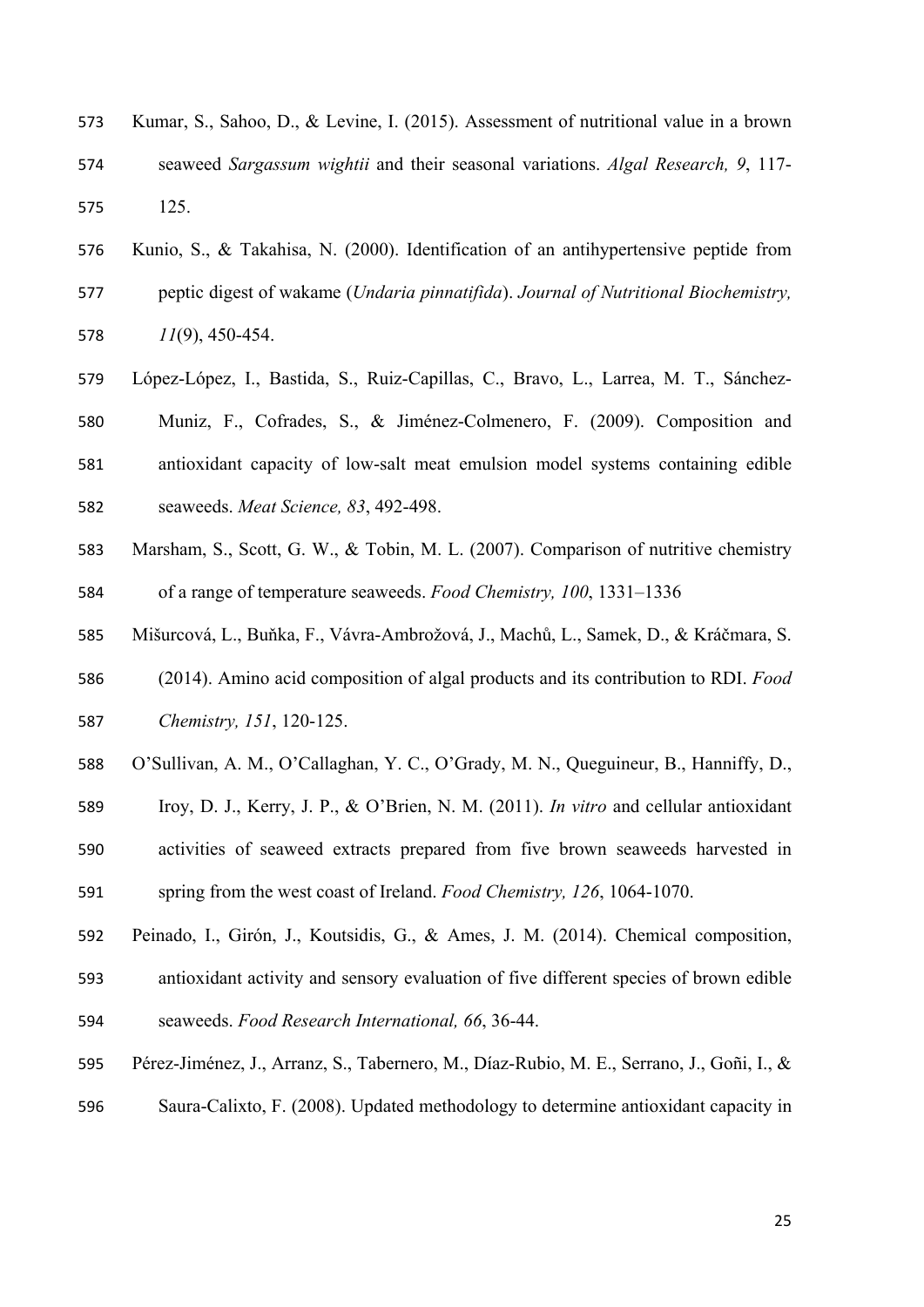- plant foods, oils and beverages: Extraction, measurament and expression of results. *Food Research International, 41*, 274-285.
- 
- Prabhasankar, P., Ganesan, P., Bhaskar, N., Hirose, A., Sthepen, N., Gowda, L. R.,
- Hosokawa, M., & Miyashita, K. (2009). Edible Japanese seaweed, wakame
- (*Undaria pinnatifida*) as an ingredient in pasta: Chemical, functional and structural
- evaluation. *Food Chemistry, 115*, 501-508.
- Pulido, R., Bravo, L., & Saura-Calixto, F. (2000). Antioxidant activity of dietary polyphenols as determined by a modified ferric reducing/antioxidant power assay.

*Journal of Agricultural and Food Chemistry, 48*, 3396-3402.

- Rajauria, G., Barry, F., & Abu-Ghannam, N. (2016). Identification and characterization
- of phenolic antioxidant compounds from brown Irish seaweed *Himanthalia elongata*
- using LC-DAD-ESI-MS/MS. *Innovative Food Science and Emerging Technologies,*
- *37*, 261-268.
- Rajauria, G., Jaiswal, A. K., Abu-Ghannam, N., & Gupta, S. (2013). Antimicrobial,
- antioxidant and free radical-scavenging capacity of brown seaweed *Himanthalia*
- *elongatae* from western coast of Ireland. *Journal of Food Biochemistry, 37*(3): 322-
- 335.
- Re, R., Pellegrini, N., Proteggente, A., Pannala, A., Yang, M., & Rice-Evans, C. (1999).
- Antioxidant activity applying an improved ABTS radical cation decolorization assay. *Free Radical Biology and Medicine, 26*, 1231-1237.
- Rodríguez-Bernaldo de Quirós, A., Frecha, F. S., Vidal, P. A., & López, H. J. (2010).
- Antioxidant compounds in edible brown seaweeds. *European Food Research and*
- *Technology, 231*(3), 495-498.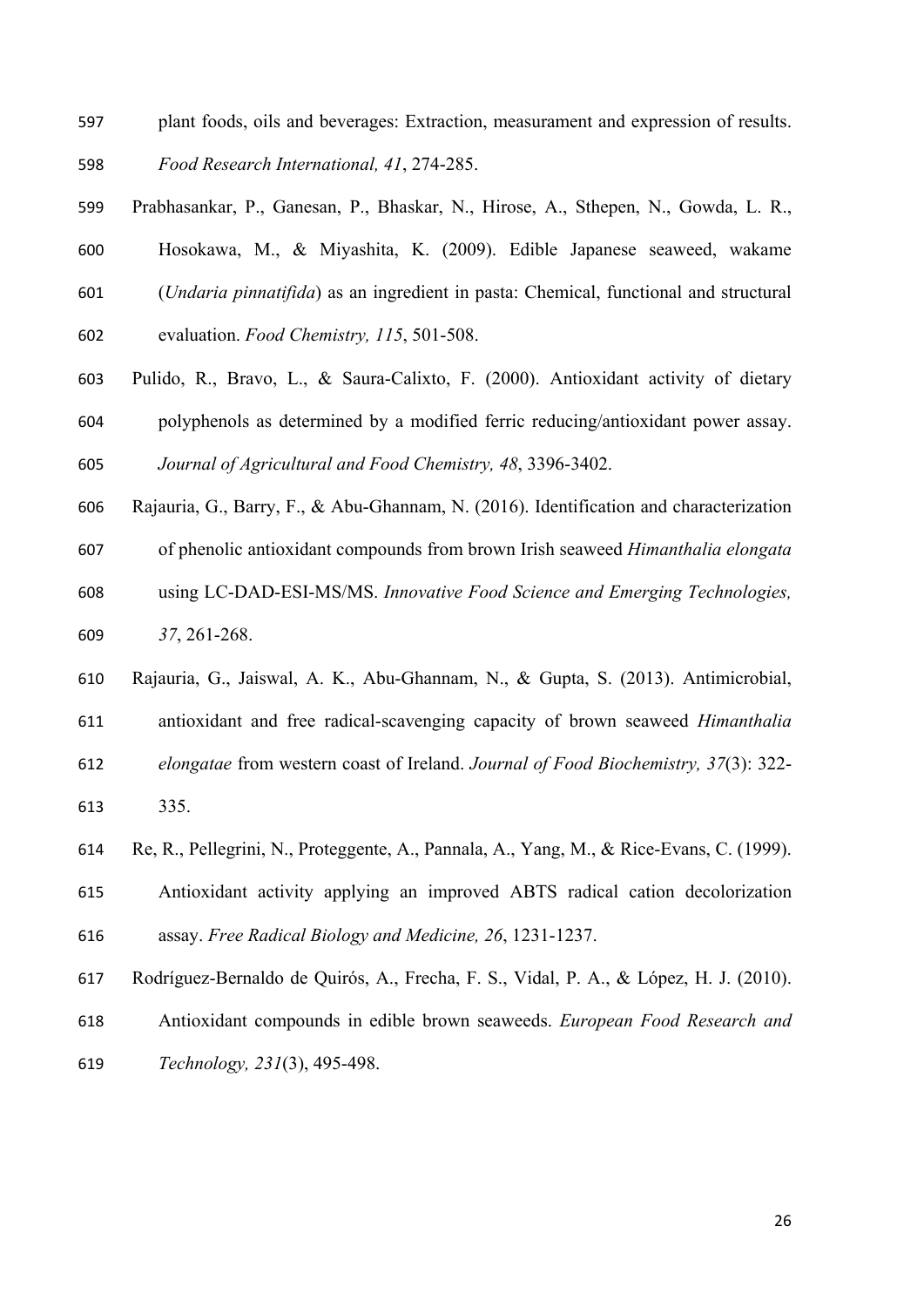- Ruiz-Roso, B., & Pérez-Olleros, L. (2010). Avance de resultados sobre consumo de fibra en España y beneficios asociados a la ingesta de fibra insoluble. *Revista Española de Nutrición Comunitaria, 16*(3), 147-153.
- Rupérez, P. (2002). Mineral content of edible marine seaweeds. *Food Chemistry, 79*, 23-26.
- Sánchez-Alonso, I., Jiménez-Escrig, A., Saura-Calixto, F., & Borderías, J. (2008).

 Antioxidant protection of white grape pomace on restructured fish products during frozen storage. *LWT-Food Science and Technology International, 41*, 42-50.

- Sánchez-Machado, D. I., López-Cervantes, J., López-Hernández, J., & Paseiro-Losada,
- P. (2004). Fatty acids, total lipid, protein and ash contents of processed edible seaweeds. *Food Chemistry, 85*, 439-444.
- Silva-Marinho, G., Angelidaki, I., & Holdt, S. L. (2016). *Bioremediation capacity,*
- *nutritional value and biorefining of macroalga Saccharina latissima*. Denmark:

Kgs. Lyngby: Technical University of Denmark, DTU Environment.

 Syad, A. N., Shunmugiah, K. P., Kasi, P. D. (2013). Seaweeds as nutritional supplements: Analysis of nutritional profile, physicochemical properties and proximate composition of *G. acerosa* and *S. wightii*. *Biomedicine & Preventive Nutrition, 3*, 139-144.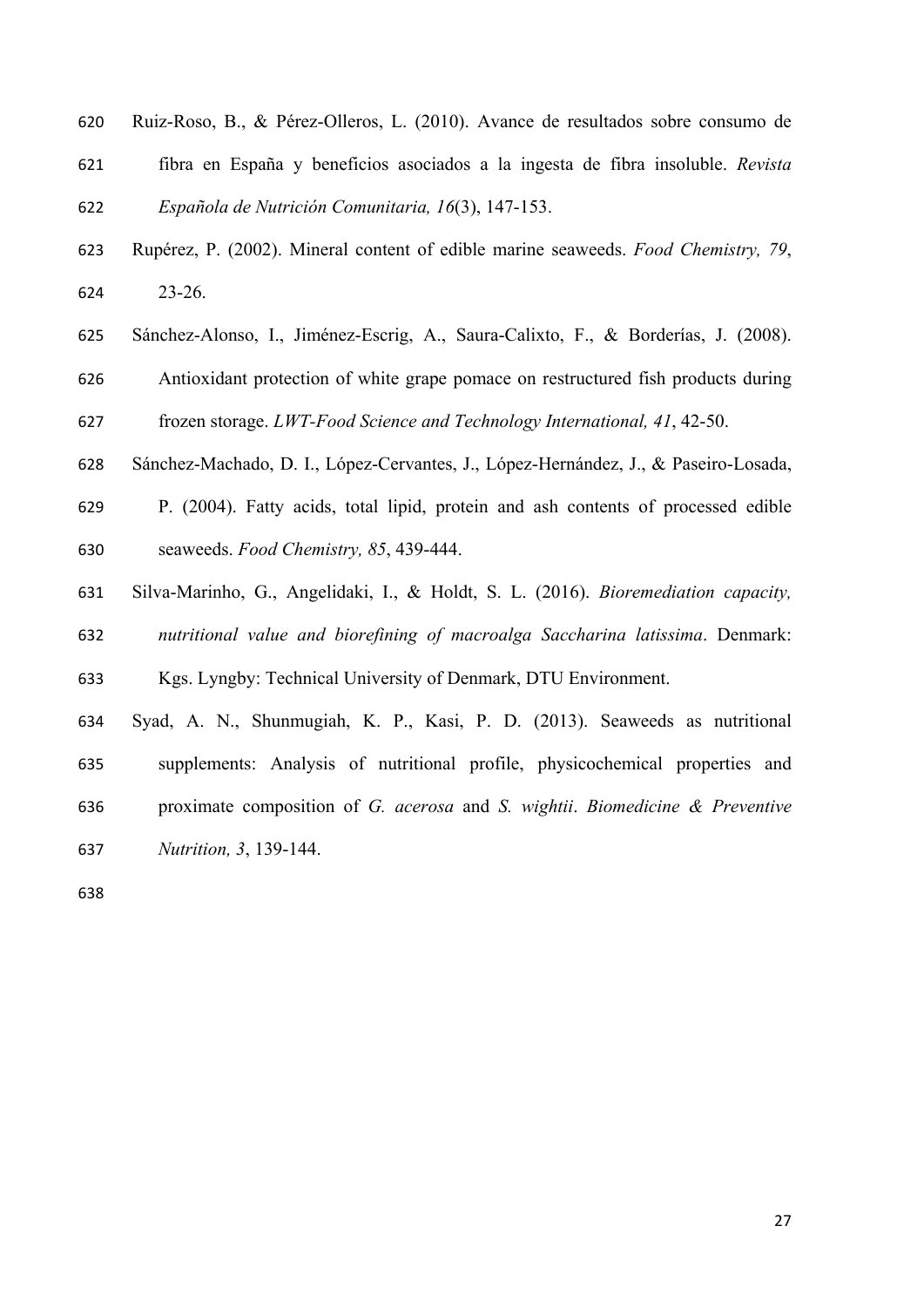**Fig. 1. (a)** Protein, lipid, ash and fibre contents and **(b)** Na, K, Ca, Mg and chloride contents of powdered seaweeds, expressed as g/100 g (dry weight) (means and standard 643 deviations,  $n=3$ ). Bars indicate standard deviation.

 **Fig. 2.** Chromatograms obtained in the amino acids analysis by HPLC for the four sample types. Codes: Alanine (Ala), arginine (Arg), aspartic acid (Asp), glutamic acid (Glu), glycine (Gly), histidine (His), isoleucine (Ile), leucine (Leu), lysine (Lys), phenylalanine (Phe), serine (Ser), threonine (Thr), tyrosine (Tyr) and valine (Val)).

 **Fig. 3.** Total amino acids content of powdered seaweeds expressed as **(a)** mg/100 g 651 seaweed (dry weight) and **(b)** mg/100 g protein (means and standard deviations,  $n=3$ ). Bars indicate standard deviation. Codes as in Fig. 2.

 **Fig. 4.** Values of oil holding capacity (OHC) and water holding capacity (WHC), expressed as g of oil or water/g (dry weight), and swelling capacity (SC) expressed as  $mL/g$  (dry weight) of powdered seaweeds (means and standard deviations,  $n=3$ ). Bars indicate standard deviation.

 **Fig. 5.** Principal components analysis (PCA) for nori, kombu, wakame and sea spaghetti. **(a)** Loading plot **(b)** Score plot. (TPC: Total phenolic compounds; FRAP: Ferric Reducing Antioxidant Power; ABTS: 2,2′-azinobis(3-ethylbenzothiazolin-6- sulphonate; OHC and WHC: oil and water holding capacity, respectively; SW: Swelling capacity. Rest of the codes given in Fig. 2).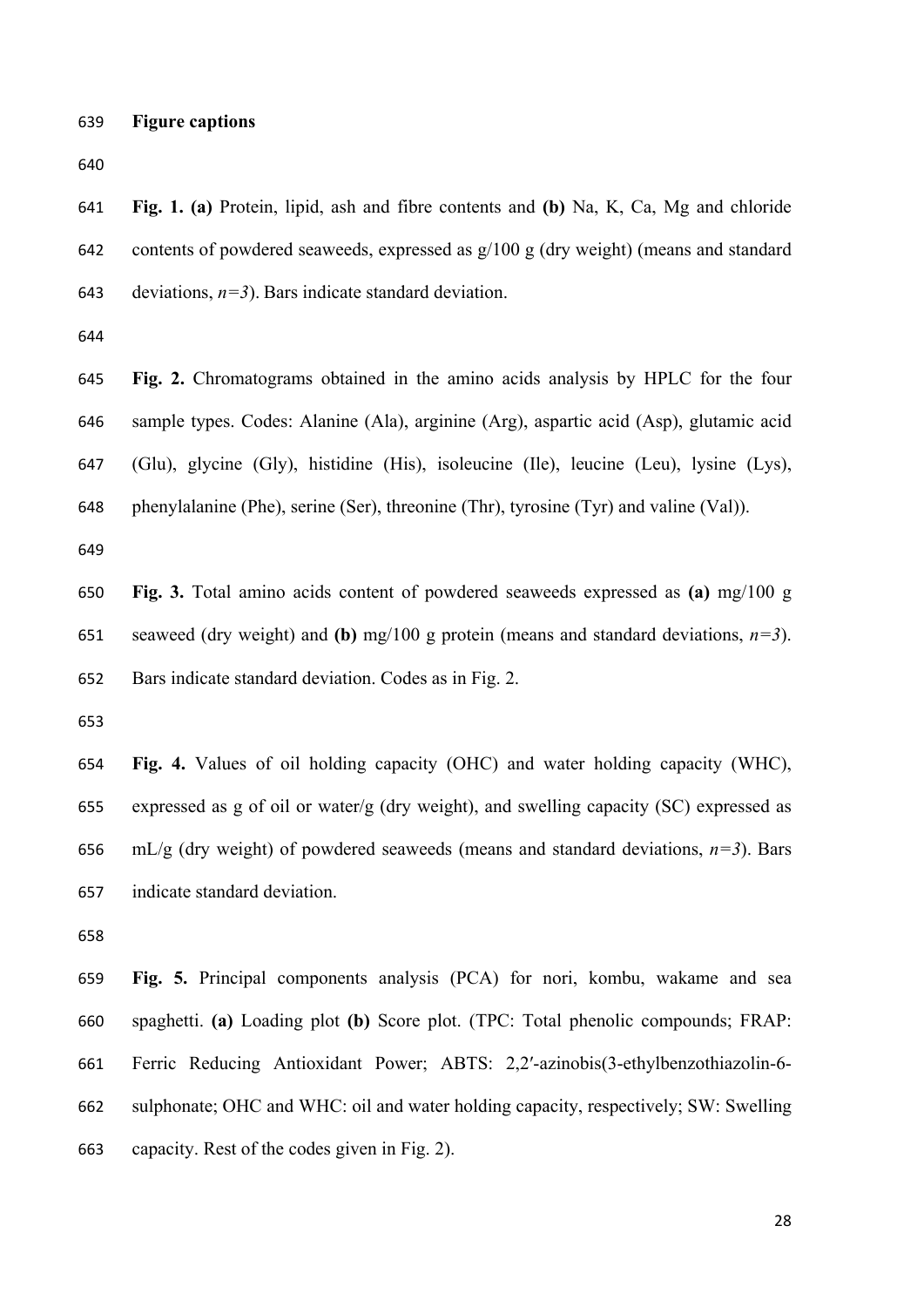# 664 **Table 1**

665 Total phenolic compounds (TPC) (expressed as mg gallic acid equivalent (GAE)/g dry 666 weight of powdered seaweeds) and antioxidant capacity determined by the FRAP and 667 ABTS methods (expressed as µmol trolox/g dry weight of powdered seaweeds) (means 668 and standard deviations,  $n=3$ ).

|               |                            | <b>Antioxidant capacity</b>           |                           |  |
|---------------|----------------------------|---------------------------------------|---------------------------|--|
|               | <b>TPC</b>                 | $(\mu \text{mol} \, \text{trolox/g})$ |                           |  |
|               | $(mg \text{ } GAE/g)$      | <b>FRAP</b>                           | <b>ABTS</b>               |  |
| Nori          | $2.91 \pm 0.07^{\text{a}}$ | $2.1 \pm 0.2^a$                       | $7.2 \pm 0.8^{\text{a}}$  |  |
| Kombu         | $1.7 \pm 0.8^{\text{a}}$   | $3.8 \pm 0.8^a$                       | $12.3 \pm 0.2^{\text{a}}$ |  |
| Wakame        | $2.6 \pm 0.4^{\circ}$      | $4.91 \pm 0.02^a$                     | $5.3 \pm 0.3^{\rm a}$     |  |
| Sea Spaghetti | $18+2^{b}$                 | $41.1 \pm 0.8^b$                      | $65\pm6^{\rm b}$          |  |
|               | ***                        | ***                                   | ***                       |  |

669 Different letters in the same column indicate significant differences.

670  $***$  p < 0.001

671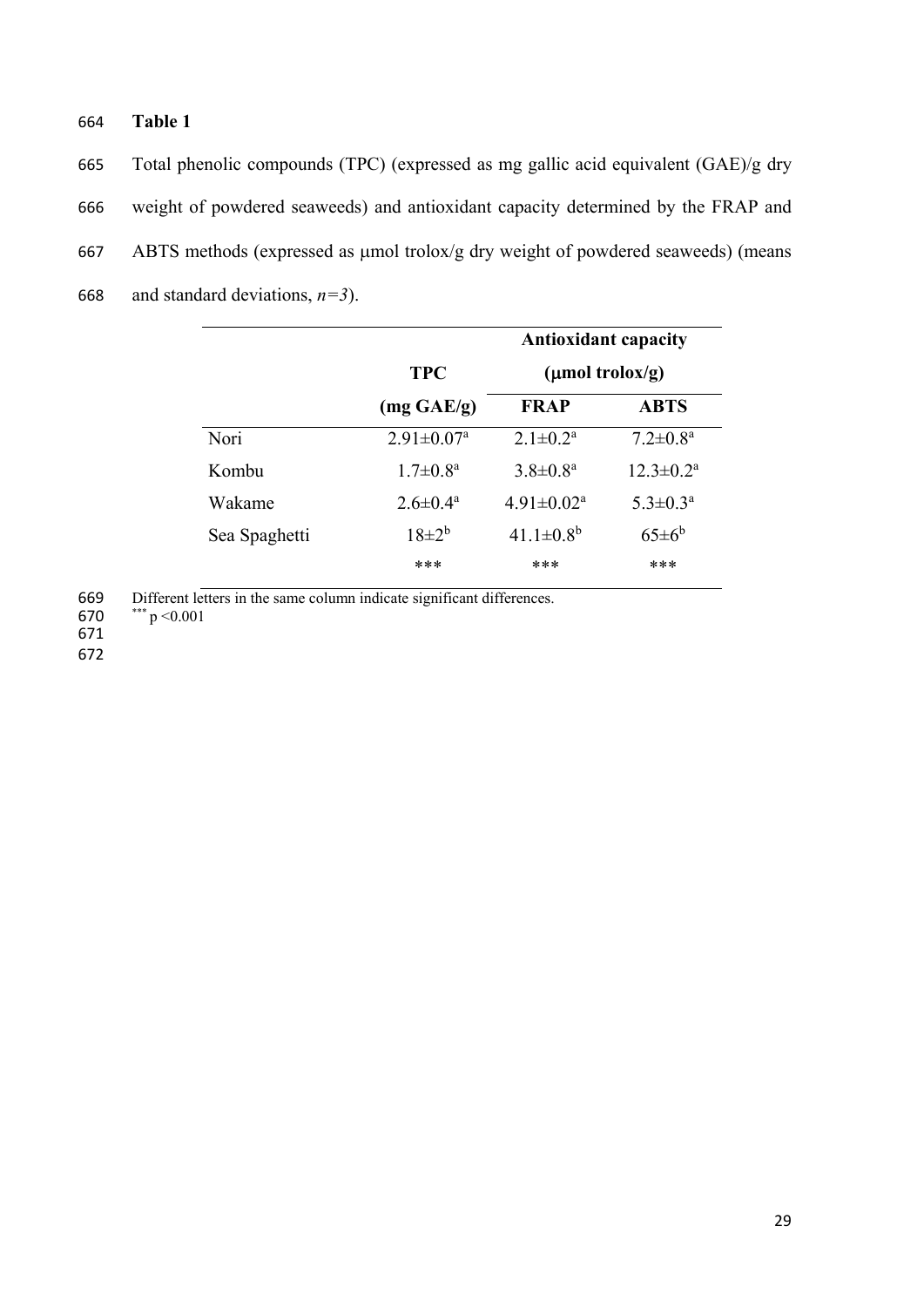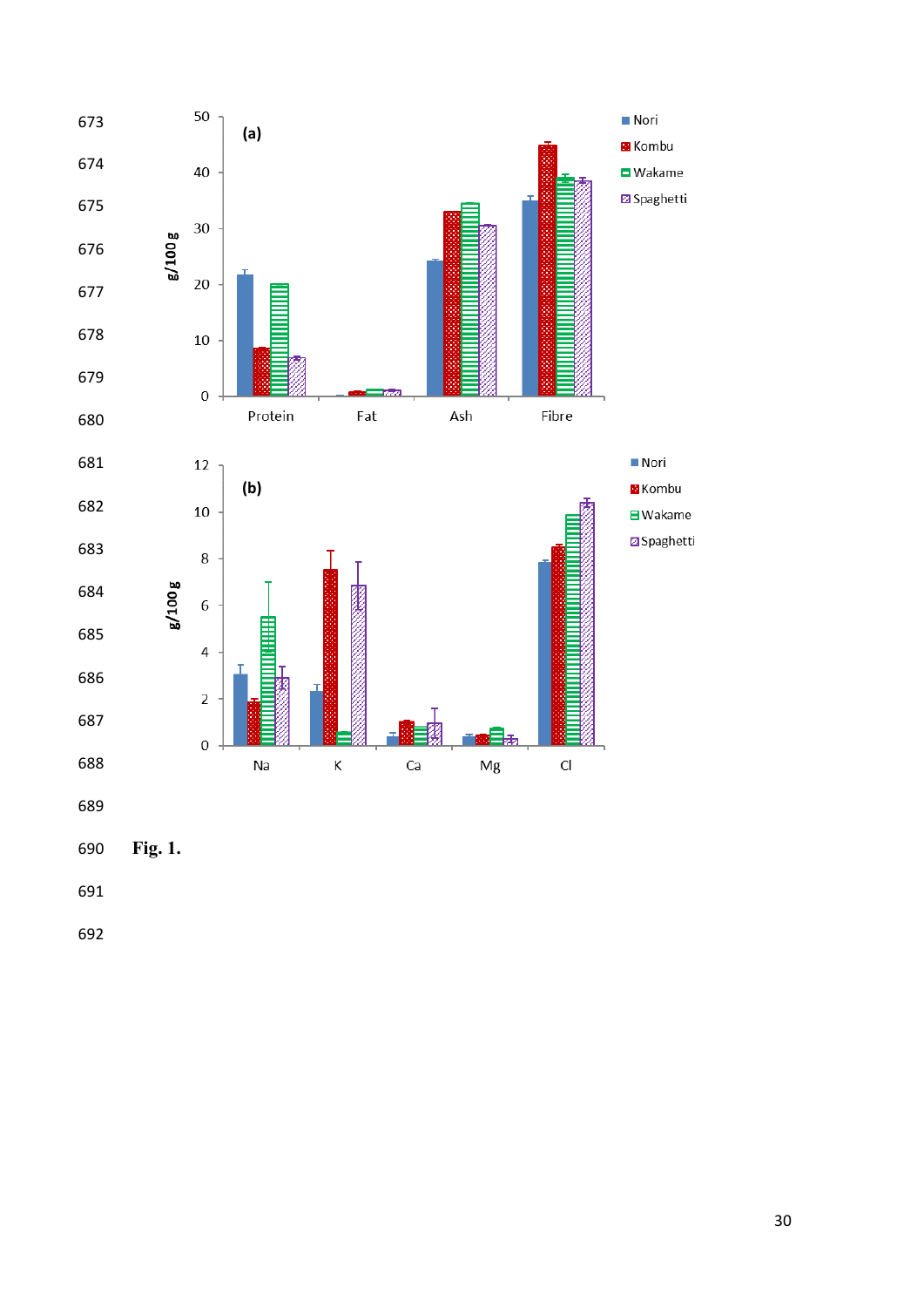

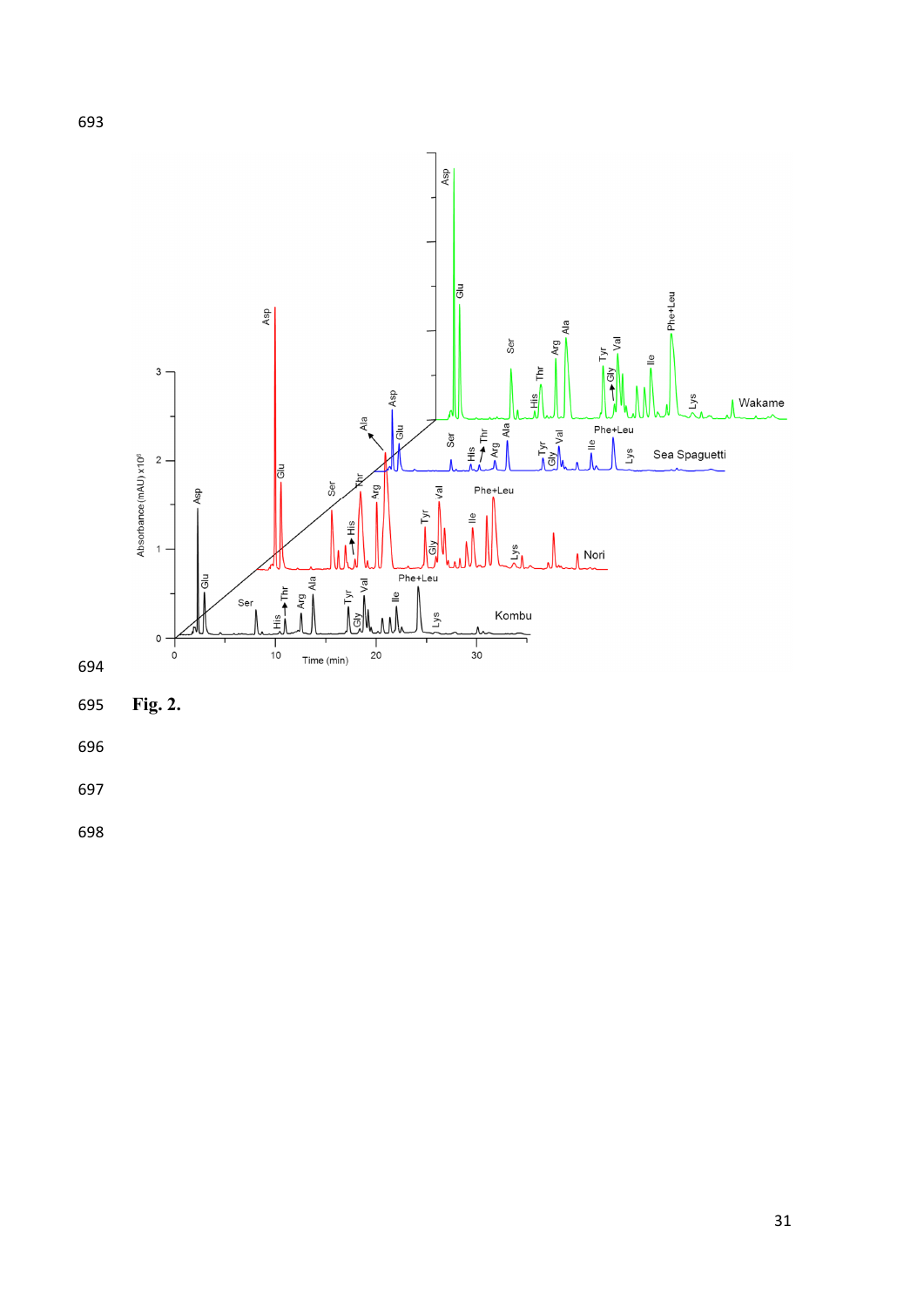

**Fig. 3.**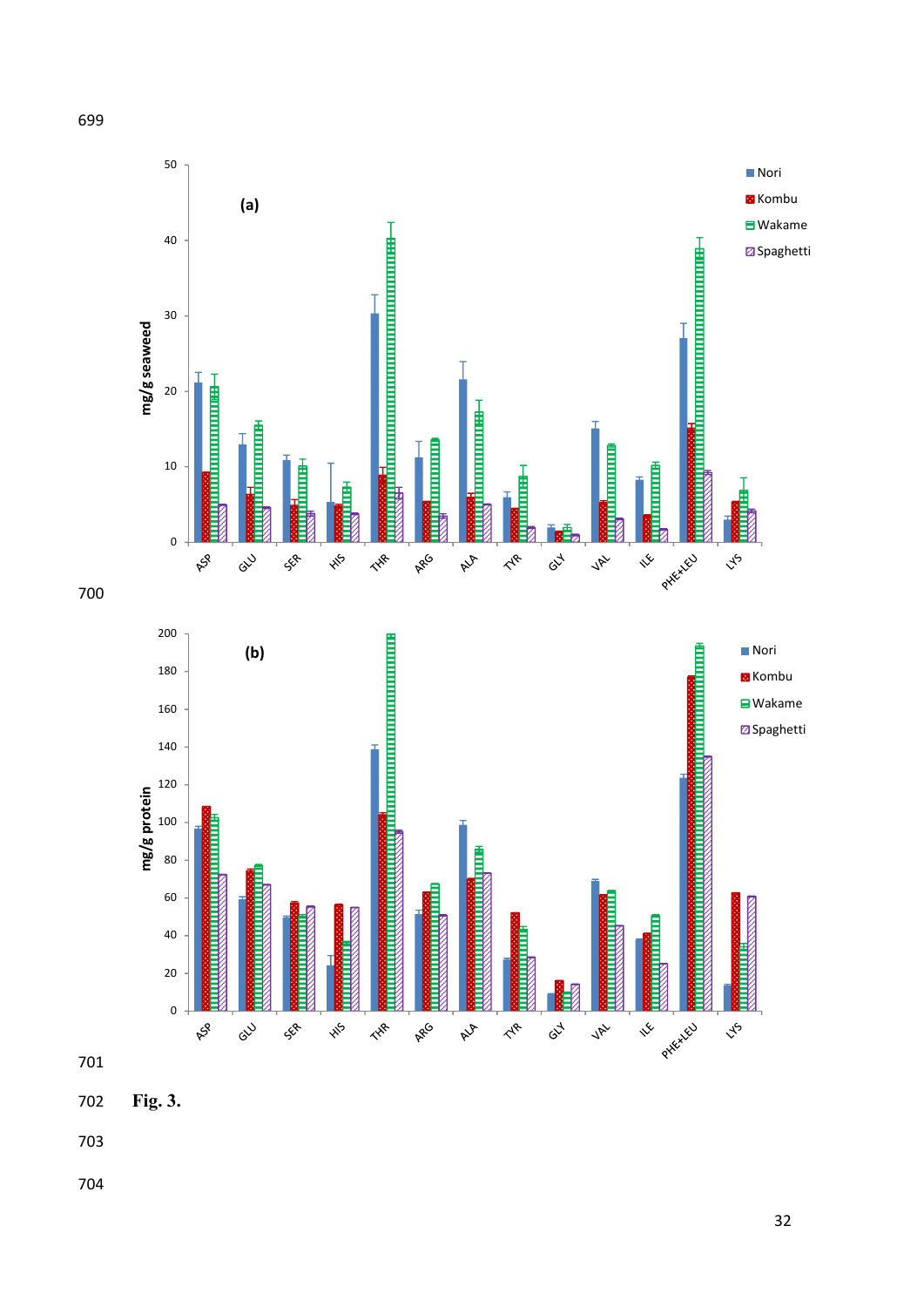